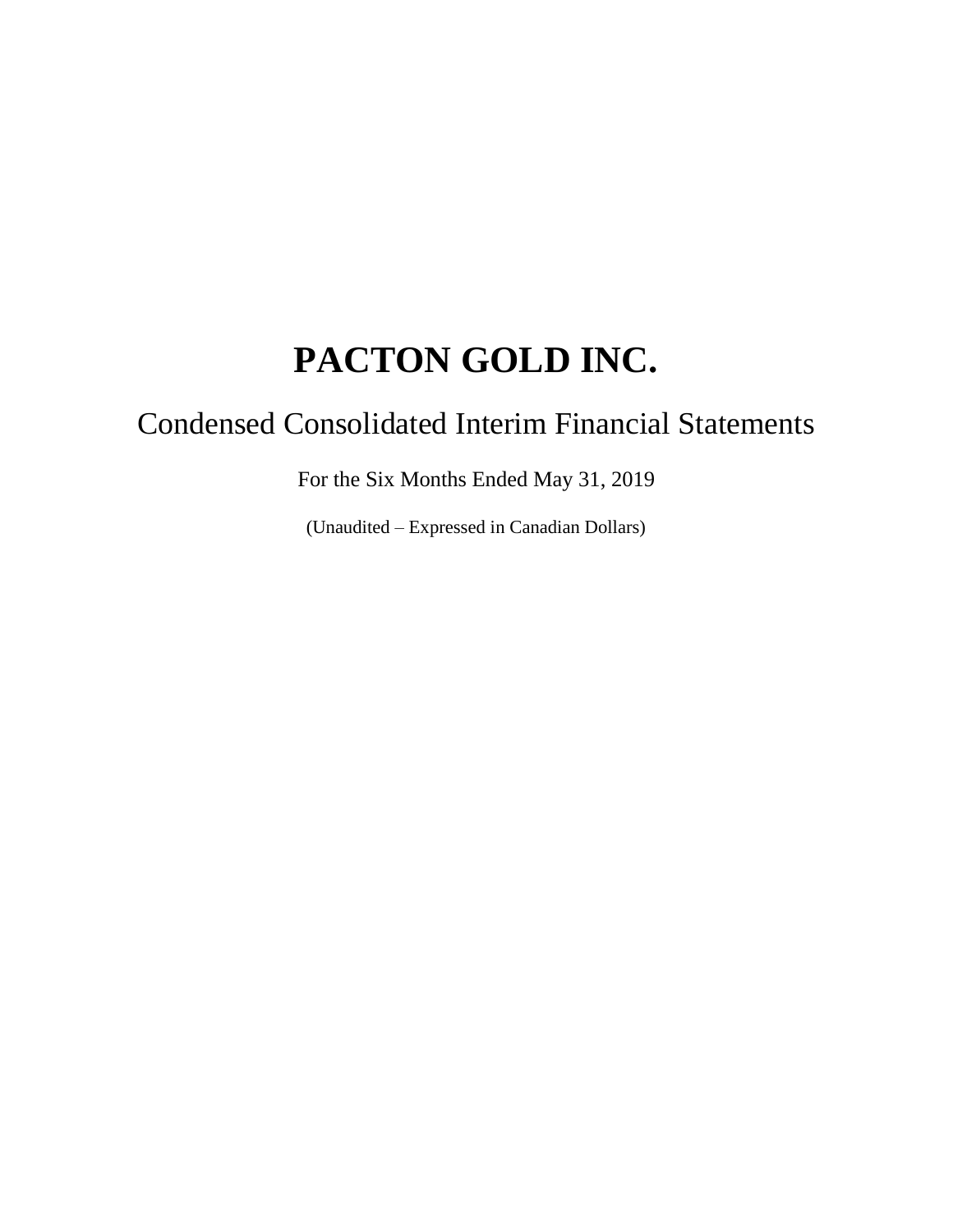# May 31, 2019

| INDEX                                                                        | Page |
|------------------------------------------------------------------------------|------|
| <b>Condensed Consolidated Interim Financial Statements</b>                   |      |
| Notice of No Auditor Review                                                  |      |
| Condensed Consolidated Interim Statements of Financial Position              |      |
| Condensed Consolidated Interim Statements of Comprehensive Loss              | 2    |
| Condensed Consolidated Interim Statements of Changes in Shareholders' Equity | 3    |
| <b>Condensed Consolidated Interim Statements of Cash Flows</b>               | 4    |
| Notes to the Condensed Consolidated Interim Financial Statements             | 5-27 |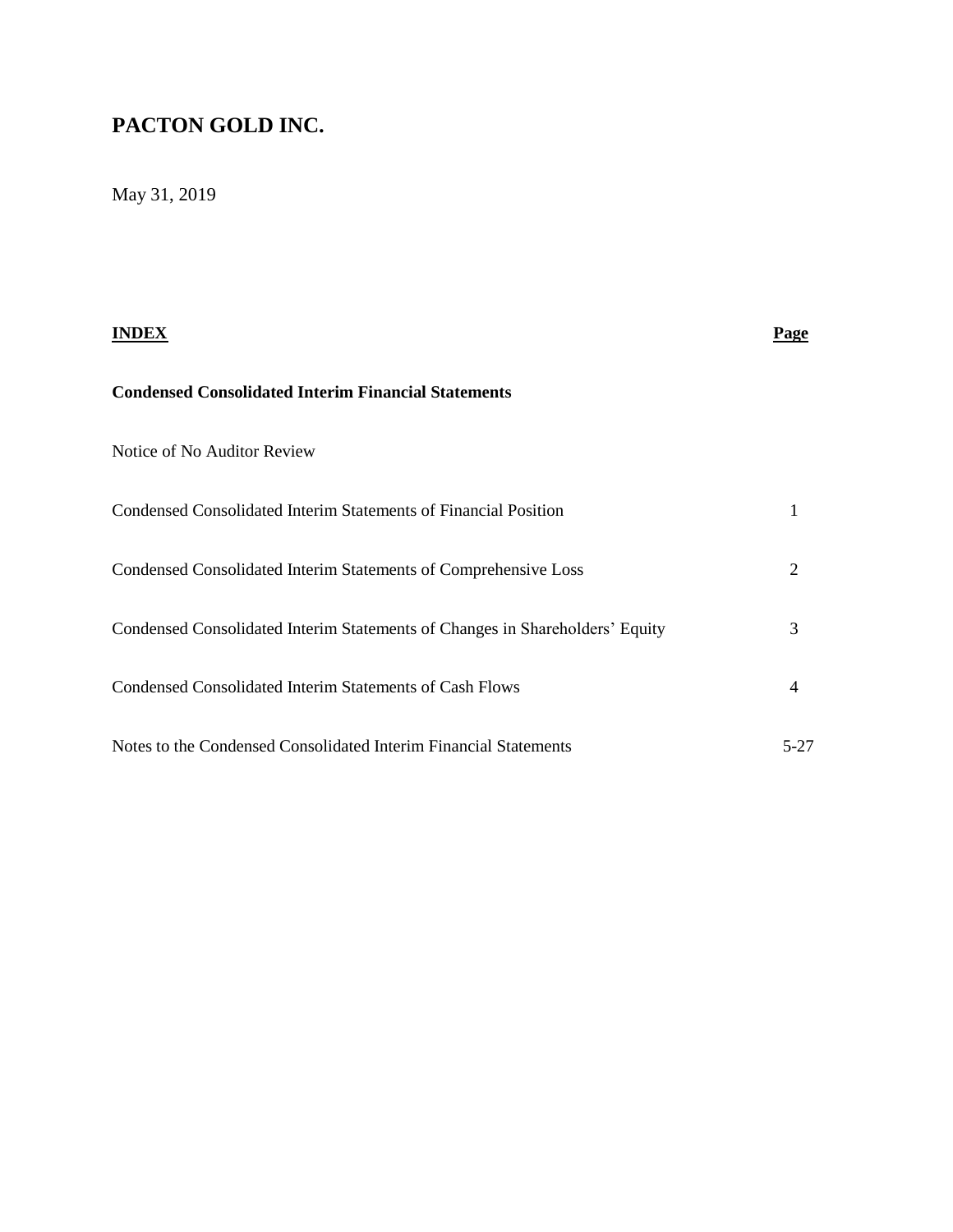#### **NOTICE OF NO AUDITOR REVIEW OF CONDENSED CONSOLIDATED INTERIM FINANCIAL STATEMENTS**

Under National Instrument 51-102, Part 4, subsection 4.3(3) (a), if an auditor has not performed a review of the interim financial statements, they must be accompanied by a notice indicating that the financial statements have not been reviewed by an auditor.

The accompanying unaudited condensed consolidated interim financial statements of the Company have been prepared by and are the responsibility of the Company's management.

The Company's independent auditor has not performed a review of these condensed consolidated interim financial statements in accordance with standards established by the Chartered Professional Accountants of Canada for a review of condensed consolidated interim financial statements by an entity's auditor.

July 30, 2019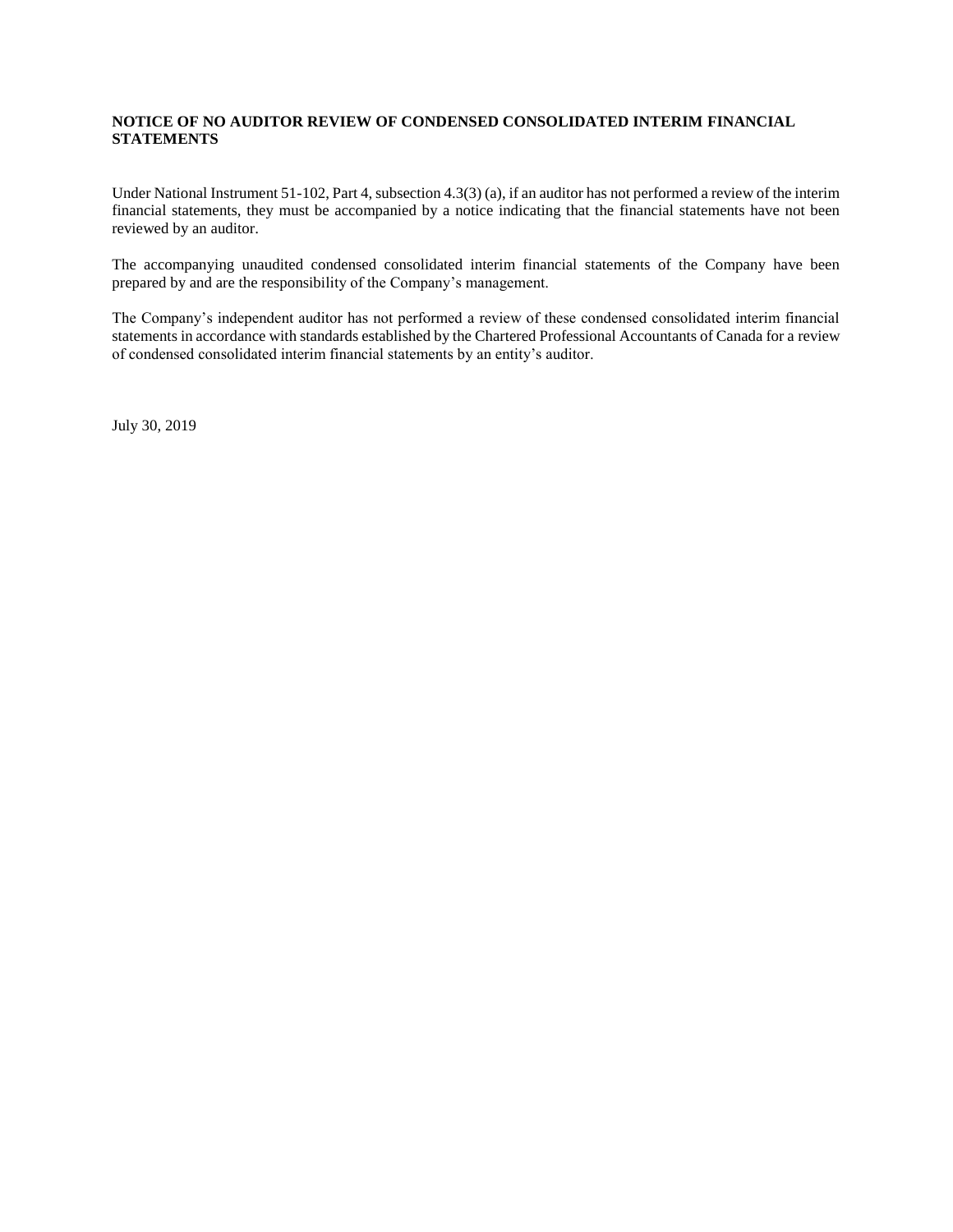Condensed Consolidated Interim Statements of Financial Position (Unaudited – Expressed in Canadian Dollars)

|                                                                                                     |               | May 31, 2019 | <b>November 30, 2018</b> |
|-----------------------------------------------------------------------------------------------------|---------------|--------------|--------------------------|
| <b>Assets</b>                                                                                       |               |              |                          |
| <b>Current</b>                                                                                      |               |              |                          |
| Cash                                                                                                | $\mathcal{S}$ | 98,061       | \$<br>465,734            |
| Receivables                                                                                         |               | 79,860       | 384,566                  |
| Prepaid expenses                                                                                    |               | 133,282      | 80,986                   |
|                                                                                                     |               | 311,203      | 931,286                  |
| <b>Deposits</b>                                                                                     |               |              | 112,046                  |
| <b>Equipment</b> (note 7)                                                                           |               |              | 4,153                    |
| <b>Exploration and Evaluation Assets (note 8)</b>                                                   |               | 14,728,636   | 8,360,422                |
|                                                                                                     | \$            | 15,039,839   | \$<br>9,407,907          |
| <b>Liabilities</b>                                                                                  |               |              |                          |
| <b>Current</b>                                                                                      |               |              |                          |
| Accounts payable and accrued liabilities (notes 10 and 11)                                          | \$            | 443,299      | \$<br>308,536            |
| Other liabilities (note 9)                                                                          |               | 204,804      |                          |
|                                                                                                     |               | 648,103      | 308,536                  |
| <b>Shareholders' Equity</b>                                                                         |               |              |                          |
| Capital Stock (note 10)                                                                             |               | 27,936,941   | 21,402,968               |
| <b>Share-based Payments Reserve (note 10)</b>                                                       |               | 3,131,129    | 3,644,586                |
| <b>Share Subscriptions Received</b> (note 10)                                                       |               | 115,500      |                          |
| <b>Deficit</b>                                                                                      |               | (16,650,285) | (15,982,539)             |
| <b>Accumulated Other Comprehensive Income (Loss) -</b><br><b>Cumulative Translation Adjustments</b> |               | (141, 549)   | 34,356                   |
|                                                                                                     |               | 14,391,736   | 9,099,371                |
|                                                                                                     | \$            | 15,039,839   | \$<br>9,407,907          |
| Going Concern (note 2)<br><b>Subsequent Events (note 14)</b>                                        |               |              |                          |
| Approved on behalf of the Board:                                                                    |               |              |                          |
| "Richard Boulay"<br>"Alec Pismiris"                                                                 |               |              |                          |

The accompanying notes are an integral part of these condensed consolidated interim financial statements.

……………………………… Director ……………………………… Director

Richard Boulay Alec Pismiris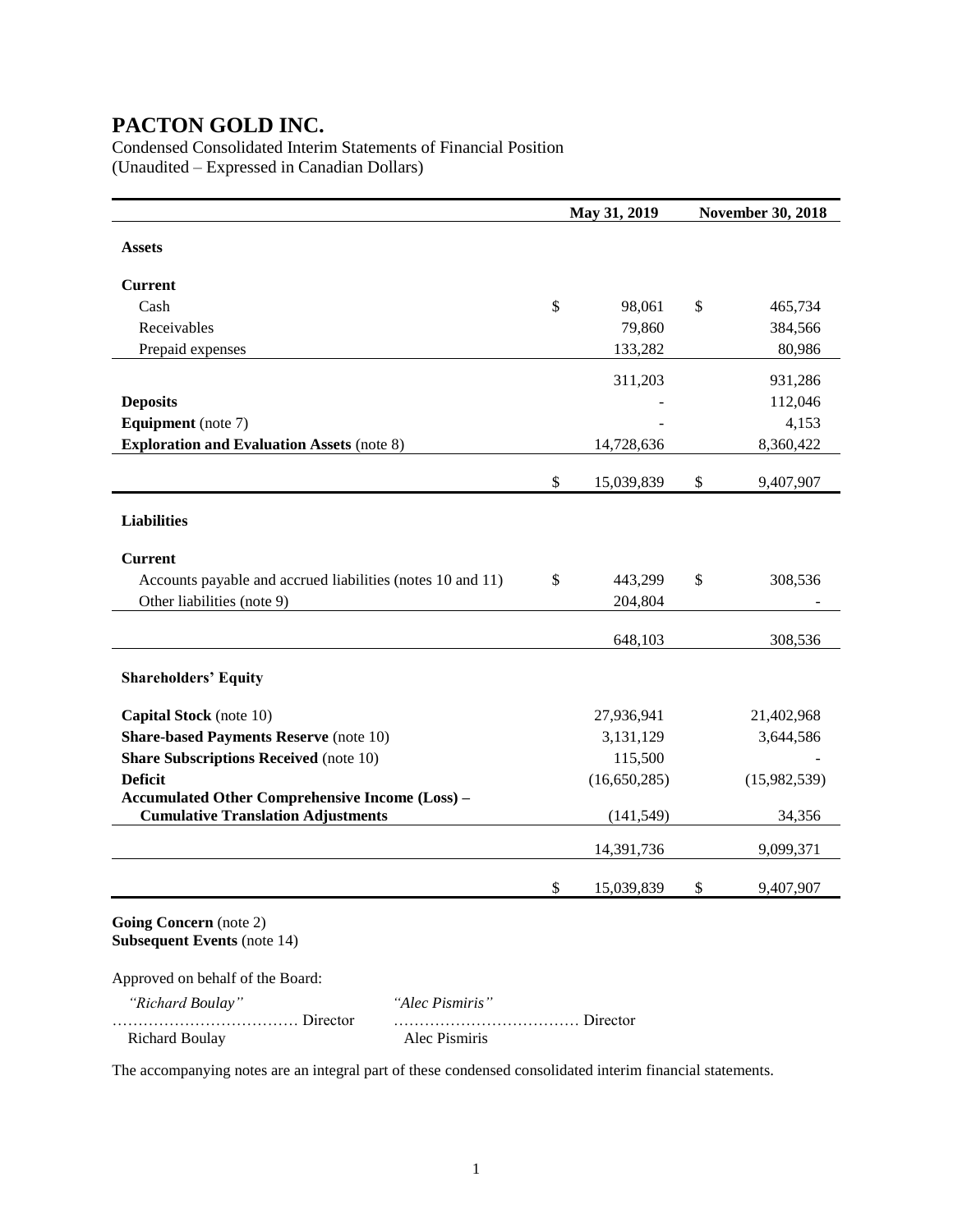Condensed Consolidated Interim Statements of Comprehensive Loss For the Six Months Ended May 31,

(Unaudited – Expressed in Canadian Dollars)

|                                          |              | <b>Three Months Ended</b> |                   | <b>Six Months Ended</b> |             |    |               |  |  |
|------------------------------------------|--------------|---------------------------|-------------------|-------------------------|-------------|----|---------------|--|--|
|                                          |              | May 31,                   | May 31,           |                         | May 31,     |    | May 31,       |  |  |
|                                          |              | 2019                      | 2018              |                         | 2019        |    | 2018          |  |  |
| <b>Expenses</b>                          |              |                           |                   |                         |             |    |               |  |  |
| Consulting fees (note 11)                | $\mathbb{S}$ | 262,813                   | \$<br>612,769     | \$                      | 496,729     | \$ | 953,252       |  |  |
| Depreciation (note 7)                    |              | 207                       | 254               |                         | 415         |    | 470           |  |  |
| Management fees (note 11)                |              | 45,000                    | 100,500           |                         | 90,000      |    | 100,500       |  |  |
| Office and miscellaneous                 |              | 79,821                    | 31,555            |                         | 138,961     |    | 36,405        |  |  |
| Professional fees (note 11)              |              | 99,412                    | 93,501            |                         | 214,633     |    | 125,022       |  |  |
|                                          |              |                           |                   |                         |             |    |               |  |  |
| Rent (note 11)                           |              | 10,000                    | 9,000             |                         | 19,000      |    | 18,000        |  |  |
| Share-based payments (notes 10 and       |              |                           |                   |                         |             |    |               |  |  |
| 11)                                      |              | 24,524                    | 1,293,985         |                         | 60,234      |    | 1,293,985     |  |  |
| Shareholder communications and           |              |                           |                   |                         |             |    |               |  |  |
| investor relations                       |              | 130,919                   | 247,778           |                         | 235,652     |    | 250,683       |  |  |
| Transfer agent and filing fees           |              | 15,939                    | 22,341            |                         | 47,650      |    | 38,061        |  |  |
|                                          |              |                           |                   |                         |             |    |               |  |  |
|                                          |              | (668, 635)                | (2,411,683)       |                         | (1,303,274) |    | (2,816,378)   |  |  |
| <b>Other Items</b>                       |              |                           |                   |                         |             |    |               |  |  |
| Impairment of exploration and            |              |                           |                   |                         |             |    |               |  |  |
| evaluation assets (note 8)               |              |                           | (60,000)          |                         |             |    | (303,000)     |  |  |
| Gain on settlement of accounts           |              |                           |                   |                         |             |    |               |  |  |
| payable (note 10)                        |              |                           | 9,167             |                         |             |    | 9,167         |  |  |
| Part XII.6 tax (note 9)                  |              |                           |                   |                         |             |    | (580)         |  |  |
| Loss on disposal of equipment            |              |                           |                   |                         |             |    |               |  |  |
| (note 7)                                 |              | (3,738)                   |                   |                         | (3,738)     |    |               |  |  |
| Interest income                          |              | 3,922                     |                   |                         | 5,713       |    |               |  |  |
| Other income                             |              | 24,608                    |                   |                         | 59,862      |    |               |  |  |
|                                          |              |                           |                   |                         |             |    |               |  |  |
| <b>Net Loss for the Period</b>           |              | (643, 843)                | (2,462,516)       |                         | (1,241,437) |    | (3,110,791)   |  |  |
|                                          |              |                           |                   |                         |             |    |               |  |  |
|                                          |              |                           |                   |                         |             |    |               |  |  |
| <b>Other Comprehensive Loss</b>          |              |                           |                   |                         |             |    |               |  |  |
| Exchange difference on translating       |              |                           |                   |                         |             |    |               |  |  |
| foreign operations                       |              | (119, 667)                |                   |                         | (175,905)   |    |               |  |  |
|                                          |              |                           |                   |                         |             |    |               |  |  |
| <b>Comprehensive Loss for the Period</b> | \$           | (763, 510)                | \$<br>(2,462,516) | $\$$                    | (1,417,342) | \$ | (3, 110, 791) |  |  |
| <b>Basic and Diluted Loss Per Share</b>  | \$           | (0.01)                    | \$<br>(0.04)      | \$                      | (0.01)      | \$ | (0.05)        |  |  |
|                                          |              |                           |                   |                         |             |    |               |  |  |
| <b>Weighted Average Number of</b>        |              |                           |                   |                         |             |    |               |  |  |
| <b>Common Shares Outstanding - Basic</b> |              |                           |                   |                         |             |    |               |  |  |
| and Diluted                              |              | 120,315,153               | 62,893,470        |                         | 108,493,029 |    | 61,899,485    |  |  |

The accompanying notes are an integral part of these condensed consolidated interim financial statements.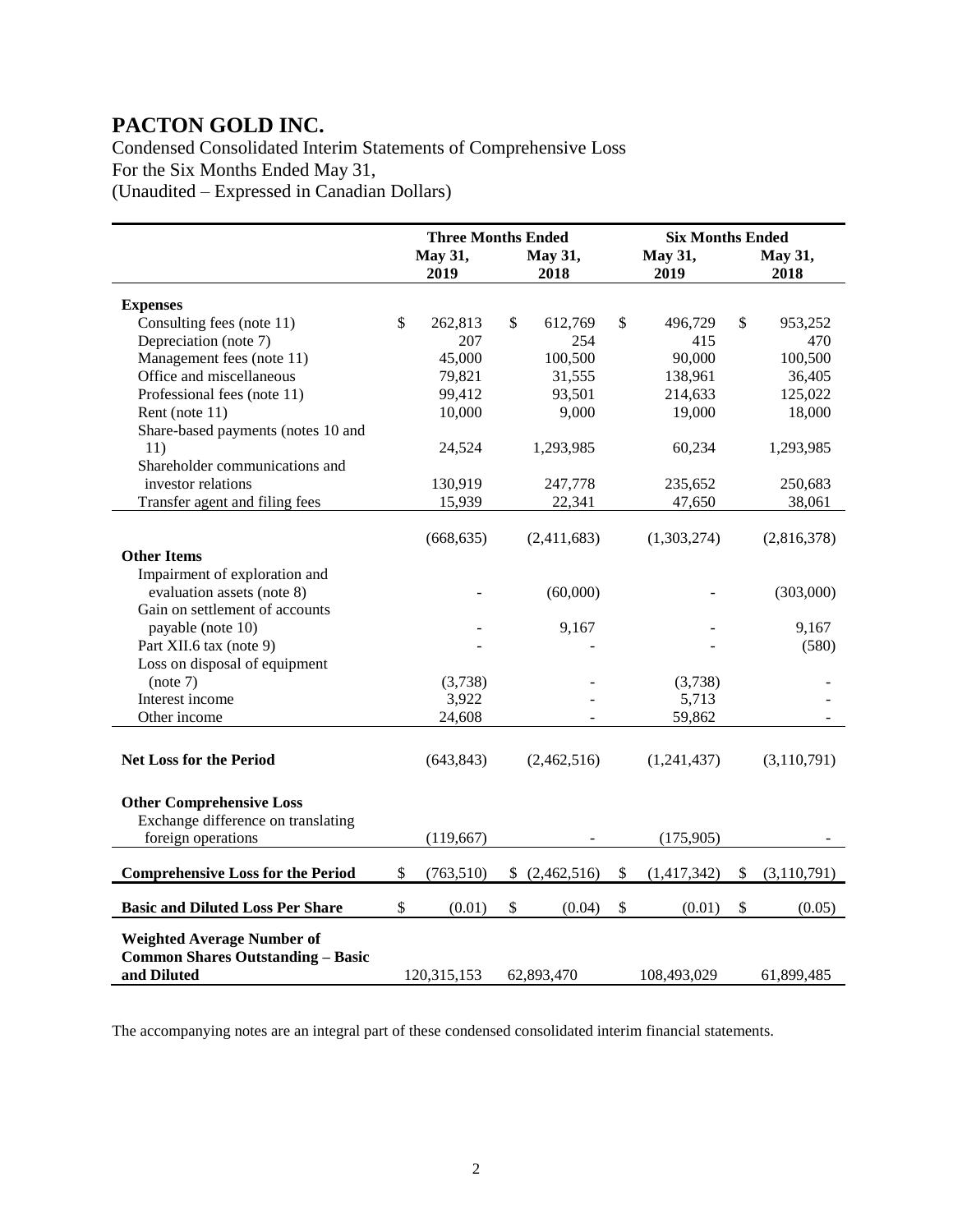Condensed Consolidated Interim Statements of Changes in Shareholders' Equity

(Unaudited – Expressed in Canadian Dollars)

|                                                       | <b>Capital Stock</b>       |                         |                                                         |                                         |                    |                                                               |                                               |                |                  |
|-------------------------------------------------------|----------------------------|-------------------------|---------------------------------------------------------|-----------------------------------------|--------------------|---------------------------------------------------------------|-----------------------------------------------|----------------|------------------|
|                                                       | Number of<br><b>Shares</b> | Capital<br><b>Stock</b> | <b>Share-based</b><br><b>Payments</b><br><b>Reserve</b> | Obligation<br>to Issue<br><b>Shares</b> | Deficit            | <b>Accumulated</b><br>Other<br>Comprehensive<br>Income (Loss) | Non-<br><b>Controlling</b><br><b>Interest</b> |                | <b>Total</b>     |
| Balance, November 30, 2017                            | 55,318,669                 | \$<br>9,215,918         | \$<br>495,161                                           | \$                                      | \$<br>(9,091,312)  | \$                                                            | \$                                            |                | \$<br>619,767    |
| Private placements                                    | 24,132,609                 | 5,550,500               |                                                         |                                         |                    |                                                               |                                               |                | 5,550,500        |
| Share issue costs                                     |                            | (626, 914)              | 295,568                                                 |                                         |                    |                                                               |                                               |                | (331, 346)       |
| Shares issued for exploration and evaluation assets   | 3,687,814                  | 1,510,493               |                                                         |                                         |                    |                                                               |                                               |                | 1,510,493        |
| Shares issued for settlement of accounts payable      | 1,833,333                  | 540,833                 |                                                         |                                         |                    |                                                               |                                               |                | 540,833          |
| Exercise of stock options                             | 2,519,000                  | 289,400                 |                                                         |                                         |                    |                                                               |                                               |                | 289,400          |
| Fair value of exercised stock options                 |                            | 156,842                 | (156, 842)                                              |                                         |                    |                                                               |                                               |                |                  |
| Exercise of warrants                                  | 5,321,160                  | 1,251,899               |                                                         |                                         |                    |                                                               |                                               |                | 1,251,899        |
| Fair value of exercised warrants                      |                            | 25,988                  | (25,988)                                                |                                         |                    |                                                               |                                               |                |                  |
| Share-based payments (note 10)                        |                            |                         | 2,023,228                                               |                                         |                    |                                                               |                                               |                | 2,023,228        |
| Acquisition of subsidiary                             |                            |                         |                                                         |                                         |                    |                                                               | 1,517,476                                     |                | 1,517,476        |
| Net loss and comprehensive loss for the period        |                            |                         |                                                         |                                         | (3,110,791)        |                                                               |                                               |                | (3,110,791)      |
| <b>Balance, May 31, 2018</b>                          | 92,812,585                 | 17,914,959              | 2,631,127                                               |                                         | (12,202,103)       | $\blacksquare$                                                | 1,517,476                                     |                | 9,861,459        |
| Share issue costs                                     |                            | (28, 777)               |                                                         |                                         |                    |                                                               |                                               |                | (28, 777)        |
| Shares issued for exploration and evaluation assets   | 6,233,541                  | 2,828,138               |                                                         |                                         |                    |                                                               |                                               |                | 2,828,138        |
| Exercise of stock options                             | 2,908,000                  | 344,800                 |                                                         |                                         |                    |                                                               |                                               |                | 344,800          |
| Fair value of exercised stock options                 |                            | 245,148                 | (245, 148)                                              |                                         |                    |                                                               |                                               |                |                  |
| Issuance of warrants for consulting and exploration   |                            |                         | 801,277                                                 |                                         |                    |                                                               |                                               |                | 801,277          |
| Exercise of warrants                                  | 282,000                    | 98,700                  |                                                         |                                         |                    |                                                               |                                               |                | 98,700           |
| Share-based payments (note 10)                        |                            |                         | 631,418                                                 |                                         |                    |                                                               |                                               |                | 631,418          |
| Expiry of stock options                               |                            |                         | (174,088)                                               |                                         | 174,088            |                                                               |                                               |                |                  |
| Purchase of non-controlling interest                  |                            |                         |                                                         |                                         |                    |                                                               | (1,517,476)                                   |                | (1,517,476)      |
| Net loss for the period                               |                            |                         |                                                         |                                         | (3,954,524)        |                                                               |                                               |                | (3,954,524)      |
| Exchange difference on translating foreign operations |                            |                         |                                                         |                                         |                    | 34,356                                                        |                                               |                | 34,356           |
| Balance, November 30, 2018                            | 102,236,126                | 21,402,968              | 3,644,586                                               |                                         | (15,982,539)       | 34,356                                                        |                                               | $\blacksquare$ | 9,099,371        |
| Private placements                                    | 5,881,470                  | 2,058,515               |                                                         |                                         |                    |                                                               |                                               |                | 2,058,515        |
| Share issue costs                                     |                            | (11,043)                |                                                         |                                         |                    |                                                               |                                               |                | (11,043)         |
| Flow-through liability                                |                            | (264, 666)              |                                                         |                                         |                    |                                                               |                                               |                | (264, 666)       |
| Shares issued for exploration and evaluation assets   | 17,172,923                 | 4,751,167               |                                                         |                                         |                    |                                                               |                                               |                | 4,751,167        |
| Obligation to issue shares                            |                            |                         |                                                         | 115,500                                 |                    |                                                               |                                               |                | 115,500          |
| Share-based payments (note 10)                        |                            |                         | 60,234                                                  |                                         |                    |                                                               |                                               |                | 60,234           |
| Expiry of stock options                               |                            |                         | (573, 691)                                              |                                         | 573,691            |                                                               |                                               |                |                  |
| Net loss for the period                               |                            |                         |                                                         |                                         | (1,241,437)        |                                                               |                                               |                | (1,241,437)      |
| Exchange difference on translating foreign operations |                            |                         |                                                         | $\sim$                                  |                    | (175,905)                                                     |                                               | $\overline{a}$ | (175,905)        |
| <b>Balance, May 31, 2019</b>                          | 125,290,519                | \$<br>27,936,941        | \$<br>3,131,129                                         | \$115,500                               | \$<br>(16,650,285) | \$<br>(141, 549)                                              | \$                                            | $\blacksquare$ | \$<br>14,391,736 |

The accompanying notes are an integral part of these condensed consolidated interim financial statements.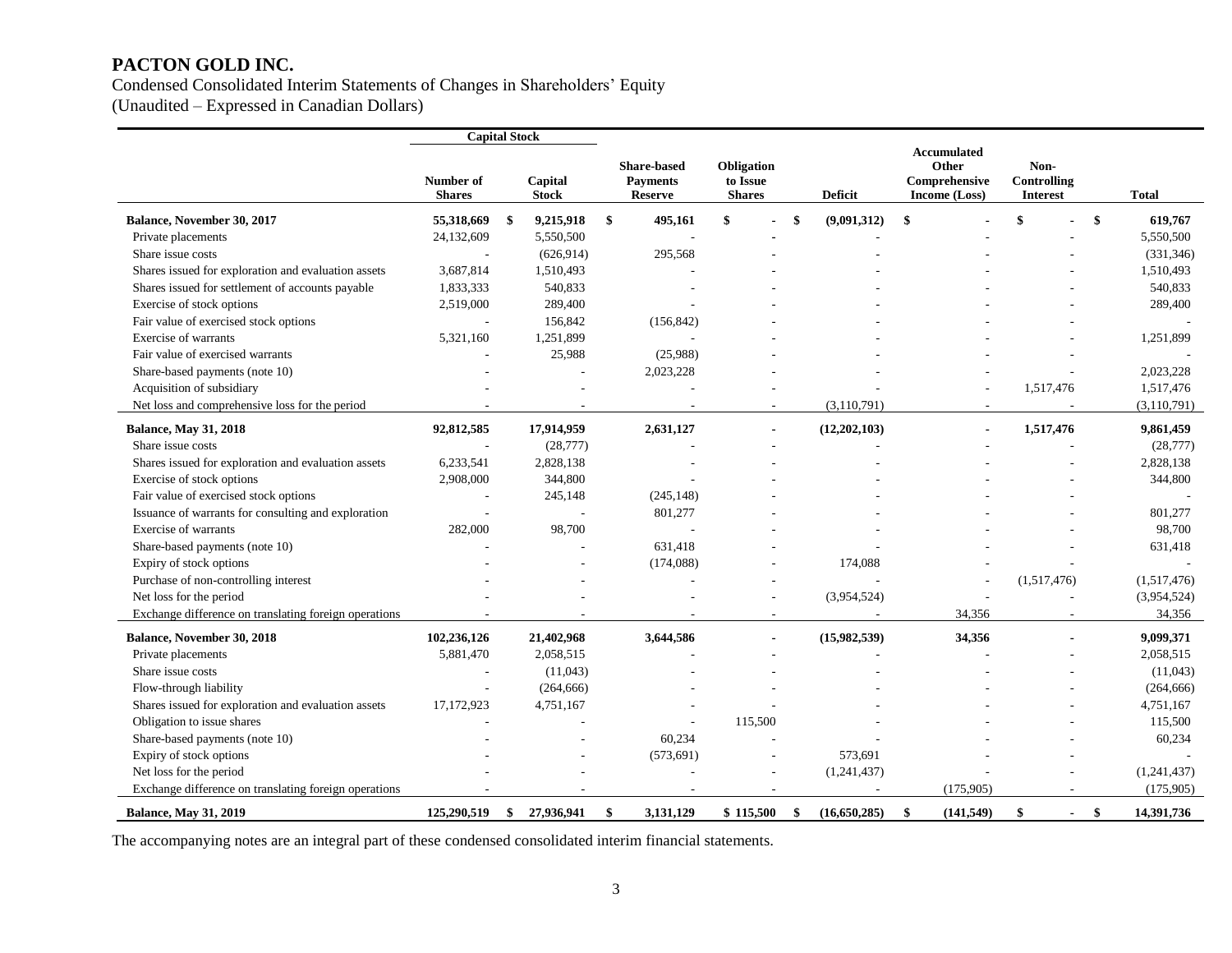Condensed Consolidated Interim Statements of Cash Flows For the Six Months Ended May 31, (Unaudited – Expressed in Canadian Dollars)

|                                                 | 2019              | 2018                |
|-------------------------------------------------|-------------------|---------------------|
|                                                 |                   |                     |
| <b>Operating Activities</b>                     |                   |                     |
| Net loss                                        | \$<br>(1,241,437) | \$<br>(3, 110, 791) |
| Items not involving cash                        |                   |                     |
| Depreciation                                    | 415               | 470                 |
| Share-based payments                            | 60,234            | 1,374,922           |
| Other income                                    | (59, 862)         |                     |
| Loss on disposal of equipment                   | 3,738             |                     |
| Impairment of exploration and evaluation assets |                   | 303,000             |
| Gain on settlement of accounts payable          |                   | (9,167)             |
| Changes in non-cash working capital             |                   |                     |
| Receivables                                     | 299,893           | (68,063)            |
| Prepaid expenses and deposits                   | (52, 296)         | (772,760)           |
| Accounts payable and accrued liabilities        | 78,834            | (15,524)            |
|                                                 |                   |                     |
| <b>Cash Used in Operating Activities</b>        | (910, 481)        | (2,297,913)         |
|                                                 |                   |                     |
| <b>Investing Activities</b>                     |                   |                     |
| Equipment                                       |                   | (779)               |
| Exploration and evaluation assets, net          | (1,610,858)       | (387, 121)          |
| <b>Cash Used in Investing Activities</b>        | (1,610,858)       | (387,900)           |
|                                                 |                   |                     |
| <b>Financing Activities</b>                     |                   |                     |
| Net proceeds from share issuances               | 2,047,472         | 6,760,453           |
| Obligation to issue shares                      | 115,500           |                     |
| <b>Cash Provided by Financing Activities</b>    | 2,162,972         | 6,760,453           |
|                                                 |                   |                     |
| <b>Inflow (Outflow) of Cash</b>                 | (358, 367)        | 4,074,640           |
| <b>Effect of Foreign Exchange on Cash</b>       | (9,306)           |                     |
| <b>Cash, Beginning of Period</b>                | 465,734           | 121,526             |
|                                                 |                   |                     |
| <b>Cash, End of Period</b>                      | \$<br>98,061      | \$<br>4,196,166     |

#### **Supplemental Disclosure with Respect to Cash Flows** (note 12)

The accompanying notes are an integral part of these condensed consolidated interim financial statements.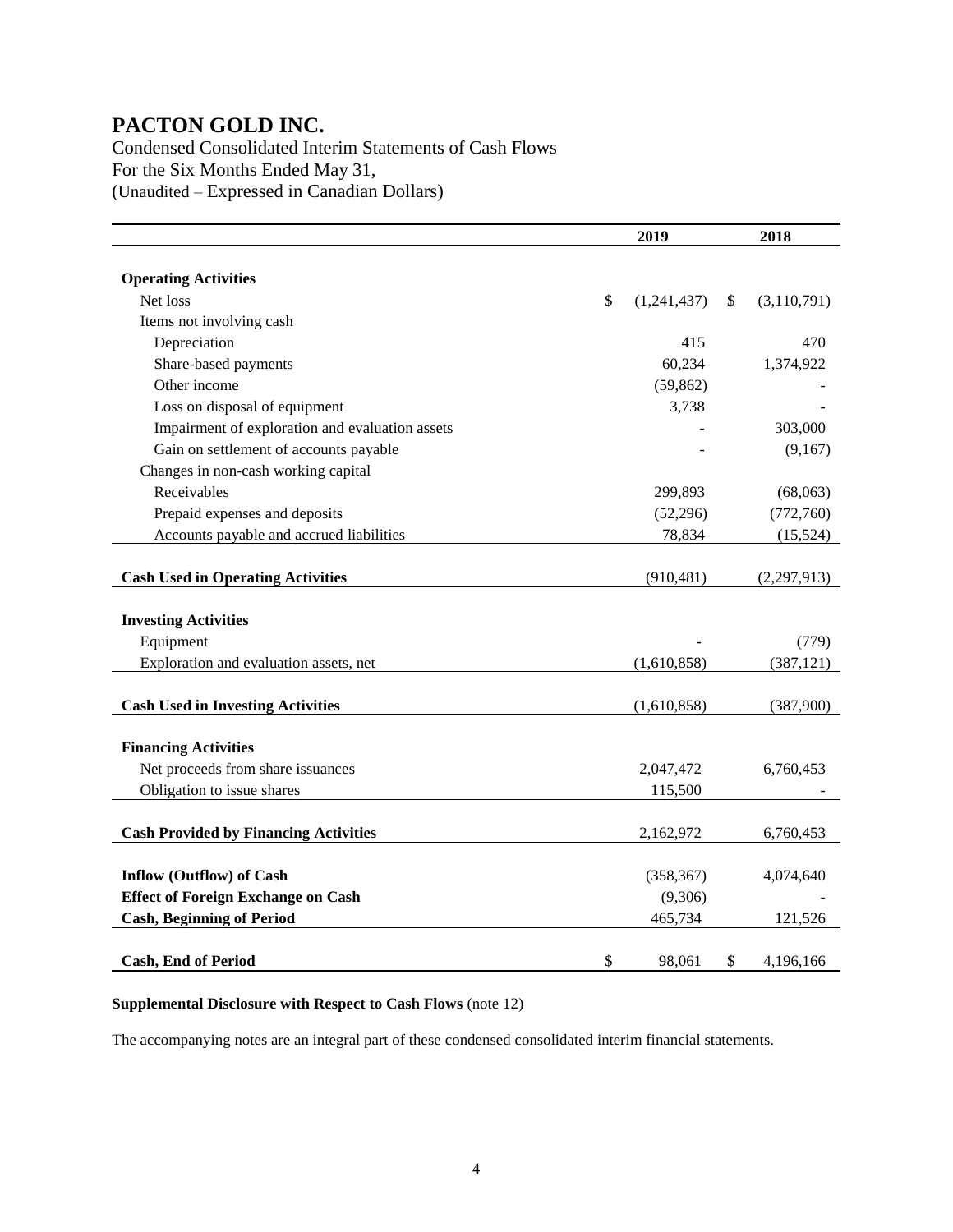Notes to the Condensed Consolidated Interim Financial Statements For the Six Months Ended May 31, 2019 (Unaudited – Expressed in Canadian Dollars)

#### **1. NATURE OF OPERATIONS**

Pacton Gold Inc. (the "Company" or "Pacton") was incorporated pursuant to the British Columbia *Business Corporations Act* on December 15, 2010. The address of the Company's corporate office and its principal place of business is 1680 – 200 Burrard Street, Vancouver, British Columbia, Canada, V6C 3L6. The Company's registered and records office is  $400 - 725$  Granville Street, Vancouver, British Columbia, Canada, V7Y 1G5. The Company operates in Canada and Australia. On July 17, 2012, the Company's stock was listed on the TSX Venture Exchange ("TSX-V") trading under the symbol "NX". On April 27, 2017, the Company changed its name to Pacton Gold Inc. and began trading under the symbol "PAC". The Company's shares also trade on the OTC Exchange in the United States under the symbol "PACXF" and on the Frankfurt Stock Exchange under the symbol "2NKN". The principal business of the Company is the identification, evaluation and acquisition of mineral properties, as well as exploration of mineral properties once acquired. The Company is an exploration stage company and is in the process of acquiring and exploring its mineral property interests.

#### **2. GOING CONCERN**

These condensed consolidated interim financial statements (the "financial statements") have been prepared on the basis of accounting principles applicable to a going concern, which assumes that the Company will continue in operation for the foreseeable future and will be able to realize its assets and discharge its liabilities in the normal course of operations.

The Company has incurred a loss during the six months ended May 31, 2019 of \$1,241,437 (2018 - \$3,110,791) and as at May 31, 2019 has a deficit of \$16,650,285 (November 30, 2018 - \$15,982,539), has limited resources, no sources of operating cash flow and no assurances that sufficient funding will be available to continue operations for an extended period of time. The Company is in the exploration stage, and accordingly, has not yet commenced revenue-producing operations. These material uncertainties may cast significant doubt upon the Company's ability to continue as a going concern.

The application of the going concern concept is dependent upon the Company's ability to satisfy its liabilities as they become due and to obtain the necessary financing to complete the exploration and development of its mineral property interests, the attainment of profitable mining operations or the receipt of proceeds from the disposition of its mineral property interests. Management is actively engaged in the review and due diligence on opportunities of merit in the mining sector and is seeking to raise the necessary capital to meet its funding requirements. There can be no assurance that management's plan will be successful.

If the going concern assumption were not appropriate for these financial statements then adjustments may be necessary in the carrying values of assets and liabilities, the reported expenses and the statement of financial position classifications used. Such adjustments could be material.

#### **3. BASIS OF PREPARATION**

#### a) Statement of compliance

The condensed consolidated interim financial statements of the Company have been prepared in accordance with International Accounting Standard 34 *Interim Financial Reporting*.

The condensed consolidated interim financial statements of the Company should be read in conjunction with the Company's 2018 annual consolidated financial statements, which have been prepared in accordance with International Financial Reporting Standards ("IFRS"), as issued by the International Accounting Standards Board.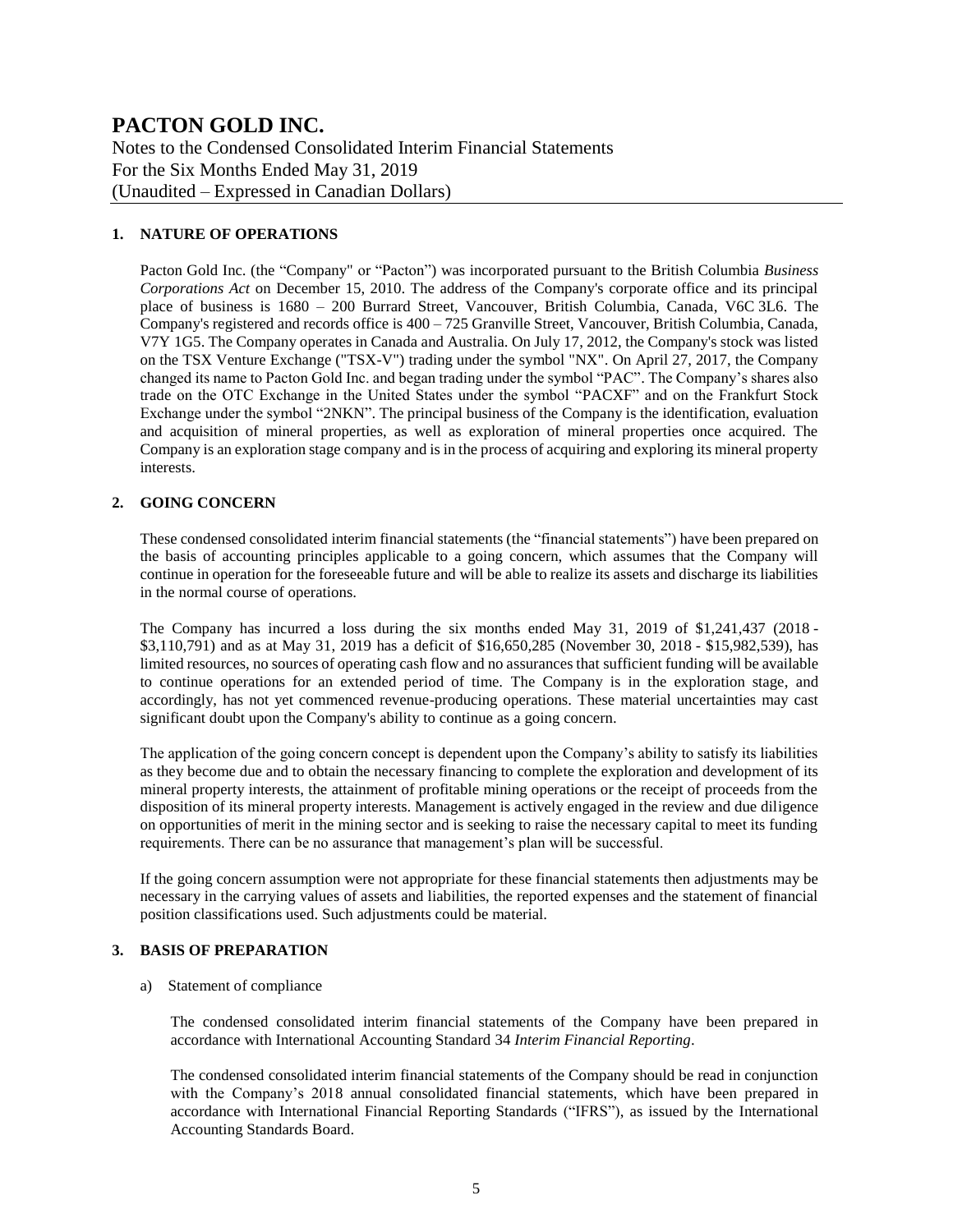Notes to the Condensed Consolidated Interim Financial Statements For the Six Months Ended May 31, 2019 (Unaudited – Expressed in Canadian Dollars)

#### **3. BASIS OF PRESENTATION** (Continued)

a) Statement of compliance (continued)

These financial statements were reviewed by the Audit Committee and approved and authorized for issue by the Board of Directors on July 30, 2019.

b) Basis of measurement

These financial statements have been prepared under the historical cost basis, except for certain financial instruments, which are measured at fair value, as explained in the significant accounting policies (note 4). These financial statements have been prepared under the accrual basis of accounting, except for cash flow information.

c) Subsidiaries

These financial statements include all subsidiaries in the accounts of the Company for the periods presented. These subsidiaries are listed as follows:

|                                                | Ownership<br>May 31, | Ownership<br>November 30, |                     |                     |
|------------------------------------------------|----------------------|---------------------------|---------------------|---------------------|
| <b>Subsidiary</b>                              | 2019                 | 2018                      | <b>Incorporated</b> | <b>Nature</b>       |
| Pacton Pilbara Pty. Ltd.<br>("Pacton Pilbara") | 100%                 | 100%                      | Australia           | Mineral exploration |
| CTTR Gold Pty. Ltd.<br>("CTTR")                | 100\%                | 100\%                     | Australia           | Mineral exploration |
| Drummond East Pty. Ltd.<br>("Drummond East")   | 100\%                | 100\%                     | Australia           | Mineral exploration |
| Arrow (Pilbara) Pty. Ltd.<br>("Arrow Pilbara") | 100%                 | 100%                      | Australia           | Mineral exploration |

Control exists when the Company has the power, directly or indirectly, to govern the financial and operating policies of an entity so as to obtain benefits from its activities. The financial statements of subsidiaries are included in the condensed consolidated interim financial statements from the date that control commences until the date that control ceases. All significant intercompany transactions and balances have been eliminated.

#### **4. SIGNIFICANT ACCOUNTING POLICIES**

The condensed consolidated interim financial statements have been prepared, for all periods presented, following the same accounting policies and methods of computation as described in note 4 to the audited consolidated financial statements for the year ended November 30, 2018, except for the Company's accounting policy for financial instruments.

On December 1, 2018, the Company adopted IFRS 9 *Financial Instruments*. IFRS 9 introduces new requirements for classifying and measuring financial assets and liabilities. Additional amendments include introduction of a new hedge accounting model and a new expected-loss impairment model. Adoption of this accounting standard did not have an impact on the Company's condensed consolidated interim financial statements. Cash continued to be classified as fair value through profit or loss ("FVTPL"), receivables changed from loans and receivables to amortized cost, and accounts payable and accrued liabilities changed from other financial liabilities to amortized cost.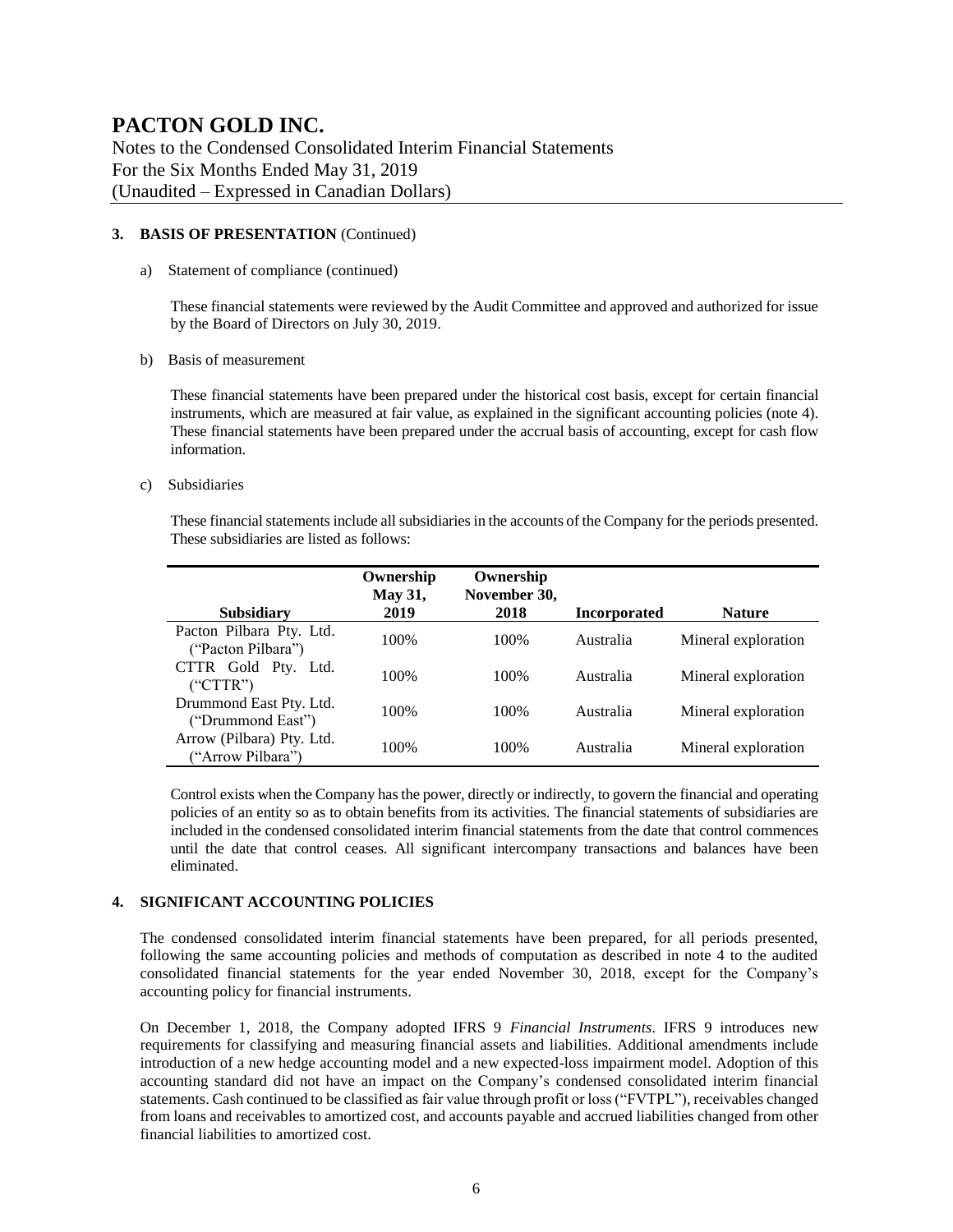Notes to the Condensed Consolidated Interim Financial Statements For the Six Months Ended May 31, 2019 (Unaudited – Expressed in Canadian Dollars)

#### **5. CRITICAL ACCOUNTING ESTIMATES AND JUDGMENTS**

The Company makes estimates and assumptions about the future that affect the reported amounts of assets and liabilities. Estimates and judgments are continually evaluated based on historical experience and other factors, including expectations of future events that are believed to be reasonable under the circumstances. In the future, actual experience may differ from these estimates and assumptions.

The effect of a change in an accounting estimate is recognized prospectively by including it in comprehensive income or loss in the year of the change, if the change affects that year only, or in the year of the change and future years, if the change affects both.

#### *Critical judgments in applying accounting policies*

Information about critical judgments in applying accounting policies that have the most significant risk of causing material adjustment to the carrying amounts of assets and liabilities recognized in the financial statements within the next financial year are discussed below.

a) Impairment of exploration and evaluation assets

The application of the Company's accounting policy for exploration and evaluation expenditures and impairment of the capitalized expenditures requires judgment in determining whether it is likely that future economic benefits will flow to the Company, which may be based on assumptions about future events or circumstances. Estimates and assumptions made may change if new information becomes available. If, after expenditure is capitalized, information becomes available suggesting that the recovery of expenditure is unlikely, the amount capitalized is written off in profit or loss in the year the new information becomes available.

b) Title to mineral property interests

Although the Company has taken steps to verify title to mineral properties in which it has an interest, these procedures do not guarantee the Company's title. Such properties may be subject to prior agreements or transfers and title may be affected by undetected defects.

c) Income taxes

Significant judgment is required in determining the provision for income taxes. There are many transactions and calculations undertaken during the ordinary course of business for which the ultimate tax determination is uncertain. The Company recognizes liabilities and contingencies for anticipated tax audit issues based on the Company's current understanding of the tax law. For matters where it is probable that an adjustment will be made, the Company records its best estimate of the tax liability, including the related interest and penalties in the current tax provision. Management believes they have adequately provided for the probable outcome of these matters; however, the final outcome may result in a materially different outcome than the amount included in the tax liabilities.

In addition, the Company recognizes deferred tax assets relating to tax losses carried forward to the extent that it is probable that taxable profit will be available against which a deductible temporary difference can be utilized. This is deemed to be the case when there are sufficient taxable temporary differences relating to the same taxation authority and the same taxable entity that are expected to reverse in the same year as the expected reversal of the deductible temporary difference, or in years into which a tax loss arising from the deferred tax asset can be carried back or forward. However, utilization of the tax losses also depends on the ability of the taxable entity to satisfy certain tests at the time the losses are recouped.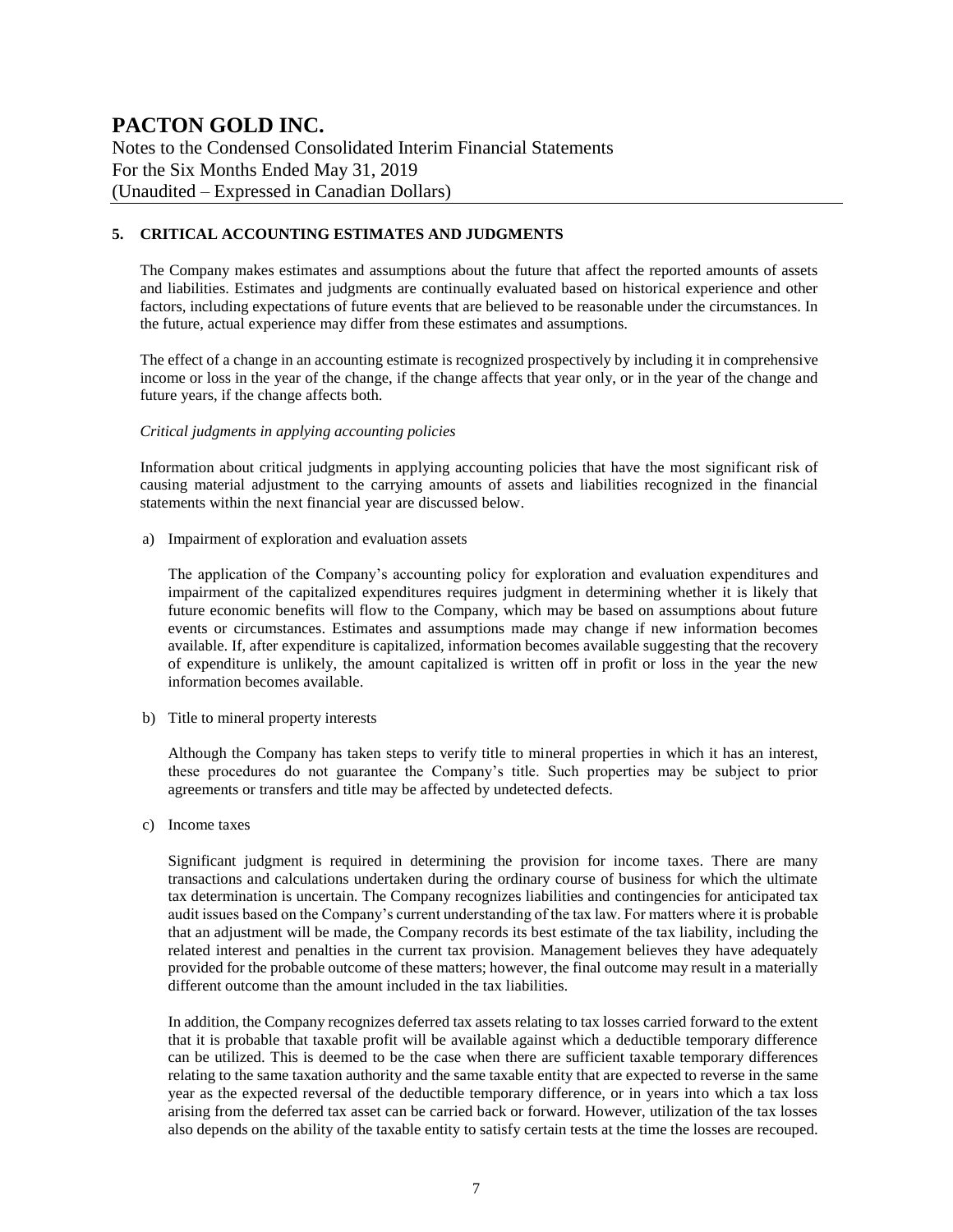Notes to the Condensed Consolidated Interim Financial Statements For the Six Months Ended May 31, 2019 (Unaudited – Expressed in Canadian Dollars)

#### **5. CRITICAL ACCOUNTING ESTIMATES AND JUDGMENTS** (Continued)

#### d) Going concern

The assessment of the Company's ability to continue as a going concern requires significant judgment. The financial statements have been prepared on the basis of accounting principles applicable to a going concern, as disclosed in note 2.

#### e) Acquisition of subsidiaries

The Company's acquisitions of CTTR, Drummond East and Arrow Pilbara have been determined to be asset acquisitions, as CTTR, Drummond East and Arrow Pilbara do not meet the definition of a business under IFRS 3 *Business Combinations*. As a result, the acquisitions have been accounted for as asset acquisitions, whereby all of the assets acquired and liabilities assumed are assigned a carrying amount based on relative fair values. The Company's application of the recognition principle may result in recognizing some assets (often intangible) and liabilities that the acquiree had not previously recognized as assets and liabilities in its financial statements, which require management judgment.

#### *Key sources of estimation uncertainty*

The following are key assumptions concerning the future and other key sources of estimation uncertainty that have a significant risk of resulting in material adjustments to the financial statements.

a) Decommissioning liabilities

Rehabilitation provisions have been created based on the Company's internal estimates. Assumptions, based on the current economic environment, have been made, which management believes are a reasonable basis upon which to estimate the future liability. These estimates take into account any material changes to the assumptions that occur when reviewed regularly by management. Estimates are reviewed annually and are based on current regulatory requirements. Significant changes in estimates of contamination, restoration standards and techniques will result in changes to provisions from year to year. Actual rehabilitation costs will ultimately depend on future market prices for the rehabilitation costs that will reflect the market condition at the time the rehabilitation costs are actually incurred. The final cost of the currently recognized rehabilitation provisions may be higher or lower than currently provided for. As at May 31, 2019, the Company had no known rehabilitation requirements, and accordingly, no provision has been made.

b) Fair value of stock options granted

The Company uses the Black-Scholes option pricing model to value the stock options granted during the year. The Black-Scholes model was developed for use in estimating the fair value of traded options that have no vesting restrictions and are fully transferable. The model requires management to make estimates that are subjective and may not be representative of actual results. Changes in assumptions can materially affect estimates of fair values.

#### **6. FINANCIAL INSTRUMENTS**

Financial instruments are agreements between two parties that result in promises to pay or receive cash or equity instruments. The Company classifies its financial instruments as follows: cash is classified as FVTPL; receivables, as amortized cost; and accounts payable and accrued liabilities, as amortized cost. The carrying values of these instruments approximate their fair values due to their short term to maturity.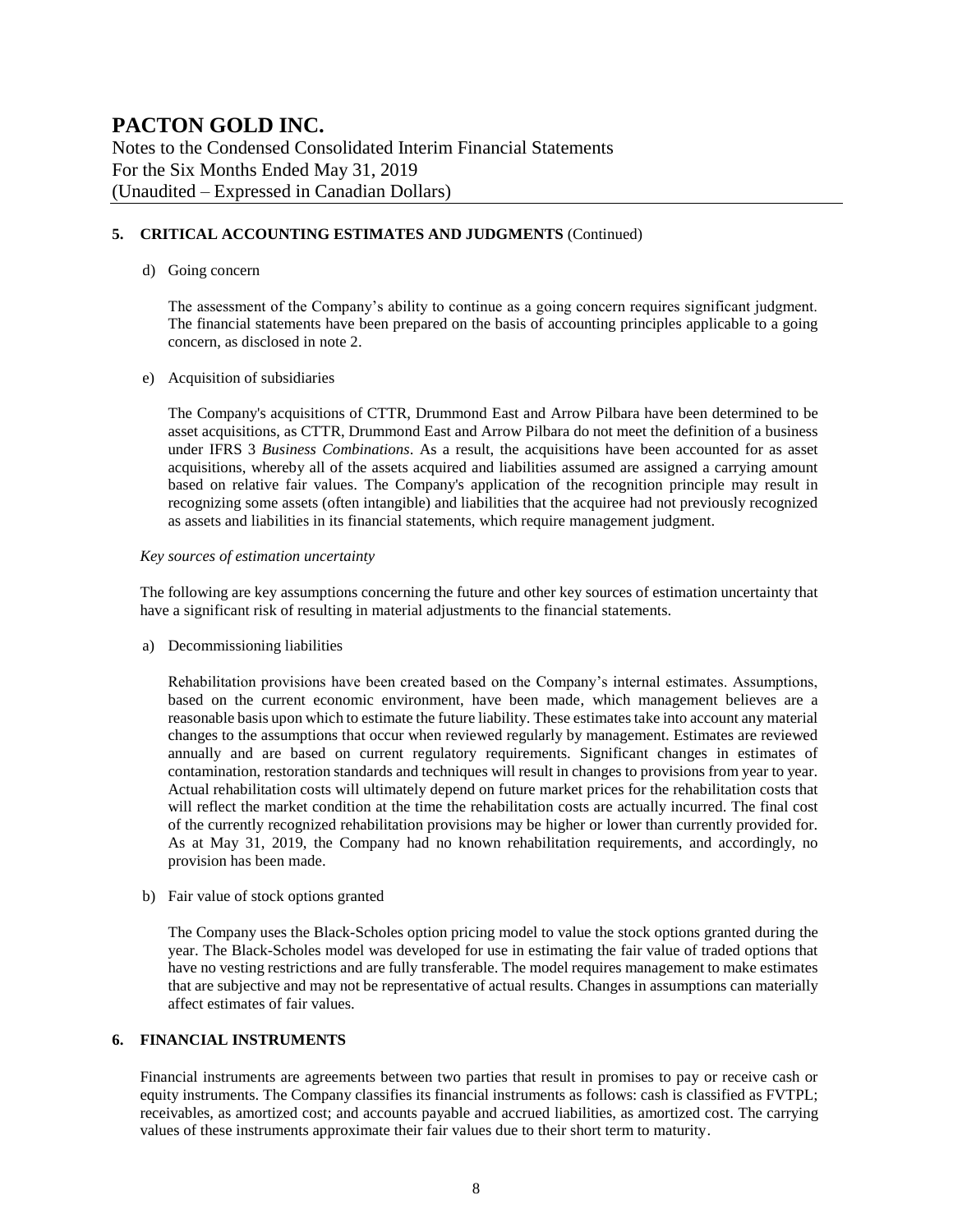Notes to the Condensed Consolidated Interim Financial Statements For the Six Months Ended May 31, 2019 (Unaudited – Expressed in Canadian Dollars)

#### **6. FINANCIAL INSTRUMENTS** (Continued)

The following table sets forth the Company's financial asset measured at fair value by level within the fair value hierarchy:

| May 31, 2019             | <b>Level 1</b> | <b>Level 2</b>                 | Level 3                        | <b>Total</b> |
|--------------------------|----------------|--------------------------------|--------------------------------|--------------|
| Cash                     | \$98,061       | S<br>$\overline{\phantom{a}}$  | S<br>$\overline{\phantom{a}}$  | \$98,061     |
| <b>November 30, 2018</b> | <b>Level 1</b> | Level 2                        | Level 3                        | <b>Total</b> |
| Cash                     | \$465,734      | \$<br>$\overline{\phantom{a}}$ | \$<br>$\overline{\phantom{a}}$ | \$465,734    |

The Company has exposure to the following risks from its use of financial instruments:

- Credit risk;
- Liquidity risk; and
- Market risk.
- a) Credit risk

Credit risk is the risk that one party to a financial instrument will cause a financial loss for the other party by failing to discharge an obligation. The Company manages credit risk, in respect of cash, by placing it at major Canadian financial institutions. Included in receivables is \$79,860 (November 30, 2018 - \$384,317) owing from the Canada Revenue Agency and the Australian Taxation Office. The Company has minimal credit risk.

b) Liquidity risk

Liquidity risk is the risk that the Company will not be able to meet its financial obligations as they fall due. The Company's approach to managing liquidity is to ensure, as far as possible, that it will always have sufficient liquid funds to meet its liabilities when due, under both normal and stressed conditions, without incurring unacceptable losses or risking damage to the Company's reputation. The contractual financial liabilities of the Company as of May 31, 2019 equal \$443,299 (November 30, 2018 - \$308,536). All of the liabilities presented as accounts payable and accrued liabilities are due within 30 days of May 31, 2019.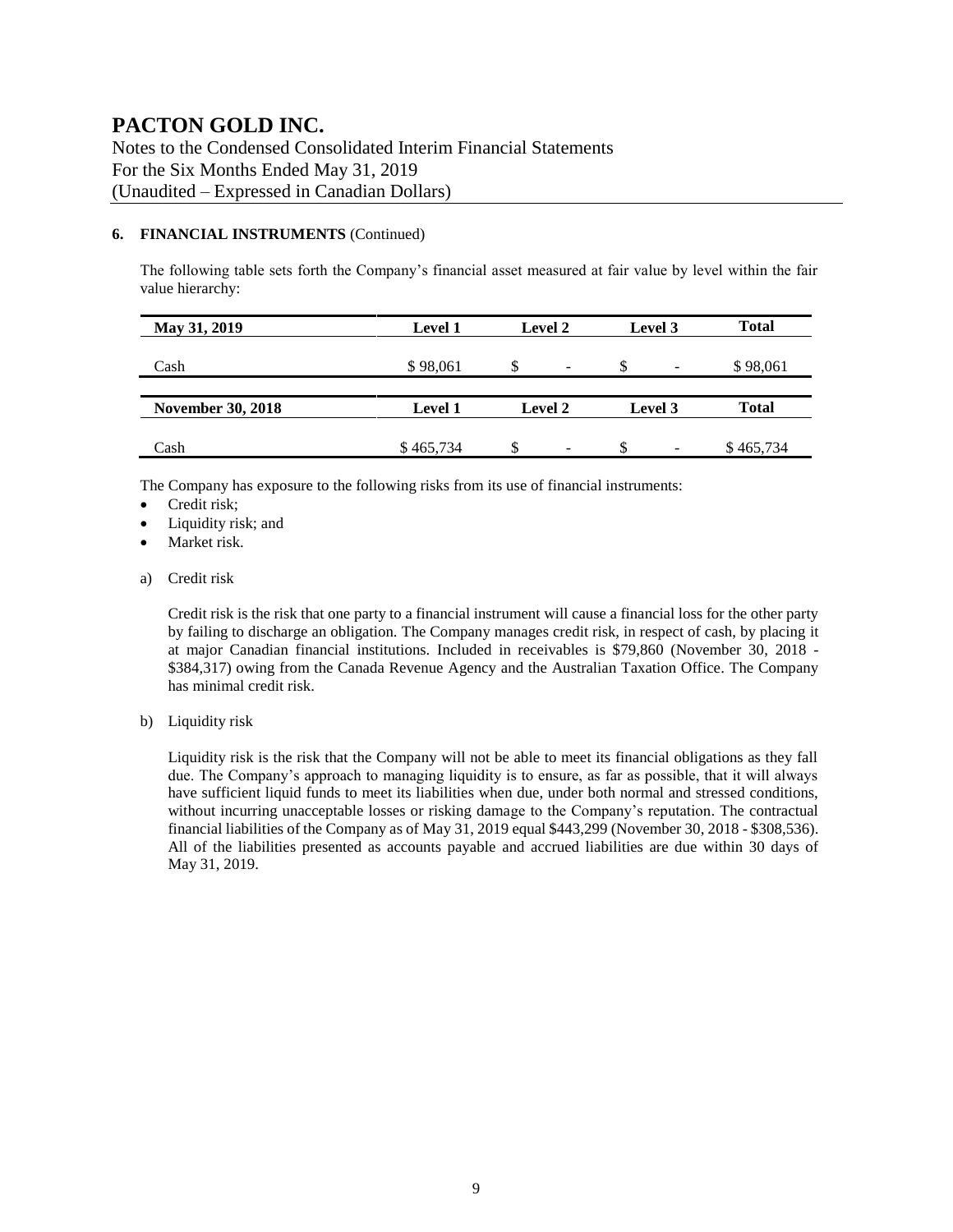Notes to the Condensed Consolidated Interim Financial Statements For the Six Months Ended May 31, 2019 (Unaudited – Expressed in Canadian Dollars)

#### **6. FINANCIAL INSTRUMENTS** (Continued)

c) Market risk

Market risk is the risk that changes in market prices, such as foreign exchange rates and interest rates, will affect the Company's income or the value of its holdings of financial instruments. The objective of market risk management is to manage and control market risk exposure within acceptable parameters, while optimizing the return on capital.

- *i) Currency risk –* Currency risk is the risk that the fair value or future cash flows will fluctuate as a result of changes in foreign exchange rates. The Company has operations in Canada and Australia and incurs operating and exploration expenditures in both currencies. The fluctuation of the Canadian dollar in relation to the Australian dollar will have an impact upon the results of the Company. The Company does not hold substantial funds in a foreign currency, and only a small amount of its accounts payable and accrued liabilities is denominated in Australian dollars. A fluctuation in the exchanges rates between the Canadian and Australian dollars of 10% would result in a nominal change to the Company's cash, accounts payable and accrued liabilities, and other comprehensive income (loss). The Company does not use any techniques to mitigate currency risk.
- *ii) Interest rate risk –* Interest rate risk is the risk that future cash flows will fluctuate as a result of changes in market interest rates. Interest earned on cash is at nominal interest rates, and therefore, the Company does not consider interest rate risk to be significant. The Company has no interestbearing financial liabilities.
- *iii) Other price risk –* Other price risk is the risk that the fair value or future cash flows of a financial instrument will fluctuate due to changes in market prices, other than those arising from interest rate risk. The Company is not exposed to significant other price risk.
- d) Capital management

The Company considers its capital to be comprised of shareholders' equity.

The Company manages the capital structure and makes adjustments to it in light of changes in economic conditions and the risk characteristics of the underlying assets. To maintain or adjust the capital structure, the Company may attempt to issue new shares. Although the Company has been successful at raising funds in the past through the issuance of capital stock, it is uncertain whether it will continue this method of financing due to the current difficult market conditions.

In order to facilitate the management of its capital requirements, the Company prepares expenditure budgets that are updated as necessary depending on various factors, including successful capital deployment and general industry conditions.

Management reviews the capital structure on a regular basis to ensure that the above objectives are met. There have been no changes to the Company's approach to capital management during the period ended May 31, 2019. The Company is not subject to externally imposed capital requirements.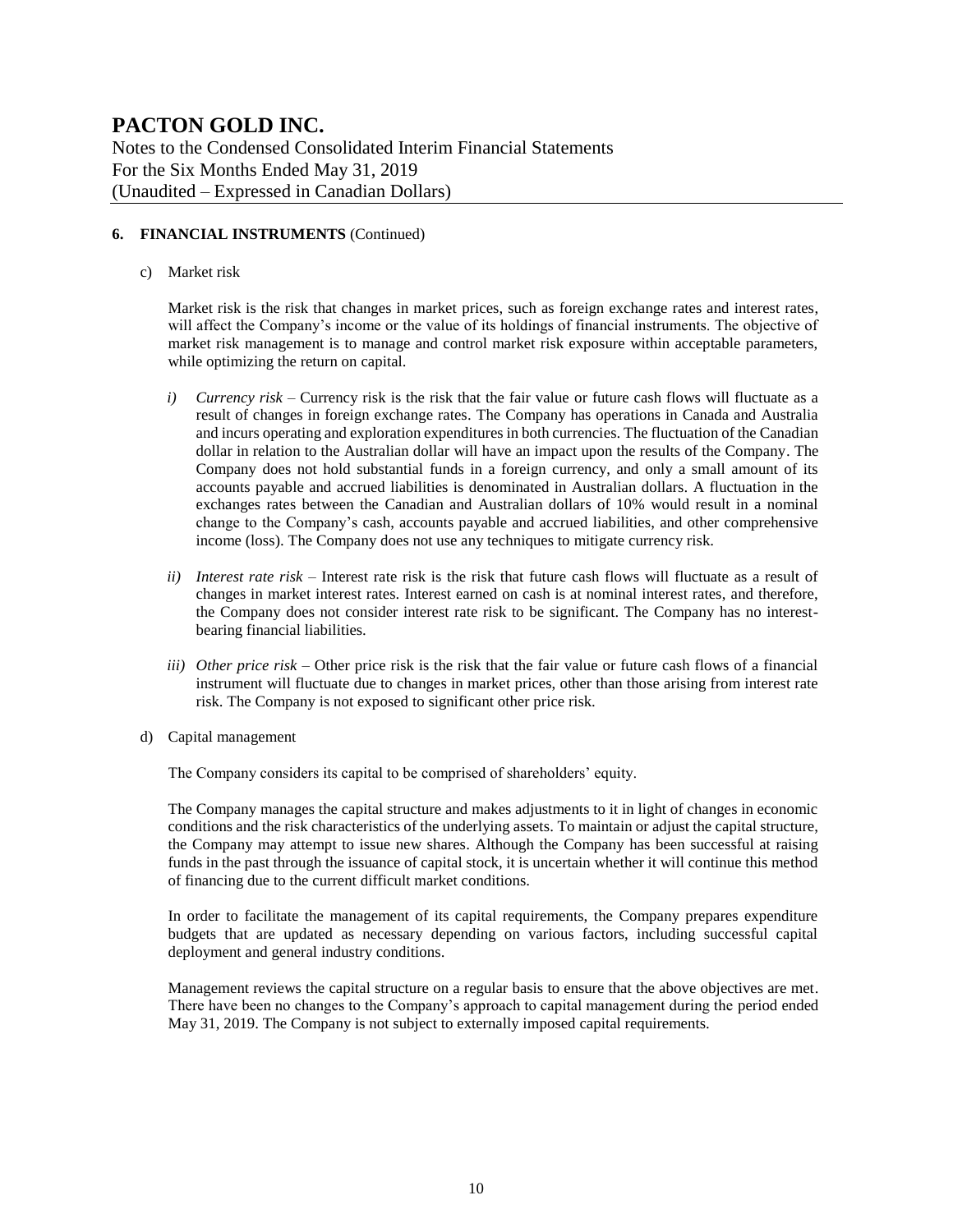Notes to the Condensed Consolidated Interim Financial Statements For the Six Months Ended May 31, 2019 (Unaudited – Expressed in Canadian Dollars)

#### **7. EQUIPMENT**

|                                            | Furniture and<br>Equipment |
|--------------------------------------------|----------------------------|
| Cost                                       |                            |
| <b>Balance, November 30, 2017 and 2018</b> | \$<br>8,496                |
| Disposals                                  | (8, 496)                   |
| <b>Balance, May 31, 2019</b>               | \$                         |
| <b>Accumulated Depreciation</b>            |                            |
| Balance, November 30, 2017                 | \$<br>3,402                |
| Depreciation                               | 941                        |
| <b>Balance, November 30, 2018</b>          | 4,343                      |
| Depreciation                               | 415                        |
| Disposals                                  | (4,758)                    |
| <b>Balance, May 31, 2019</b>               | \$                         |
| Net Book Value, November 30, 2018          | \$<br>4,153                |
| Net Book Value, May 31, 2019               | \$                         |

#### **8. EXPLORATION AND EVALUATION ASSETS**

a) Pilbara Project

#### **CTTR**

On March 20, 2018, the Company entered into a share purchase agreement to acquire 100% of the issued and outstanding shares of CTTR, an Australian proprietary limited company. CTTR holds applications to nine tenement licenses for a mineral property group in the Pilbara Region of Western Australia.

Under the terms of the share purchase agreement, the Company can acquire 100% of the issued and outstanding shares of CTTR by:

- Paying a \$25,000 non-refundable deposit (paid);
- Paying \$75,000 (paid) and issuing 916,666 common shares (issued and valued at \$238,333) of the Company and 458,333 share purchase warrants (issued and valued at \$64,545). Each warrant is exercisable into one additional common share of the Company for a period of 18 months from the date of issue at a price of \$0.45, upon acceptance of the transaction by the TSX-V (issued on March 29, 2018); and
- Paying \$50,000 (paid) and issuing 416,666 common shares (issued and valued at \$270,833) of the Company and 208,333 share purchase warrants (issued and valued at \$72,034). Each warrant is exercisable into one additional common share of the Company for a period of 18 months from the date of issue at a price to be determined at the date of grant, upon the grant of at least six exploration licenses.

The Company also issued 156,250 common shares valued at \$40,625 as a finder's fee on the transaction.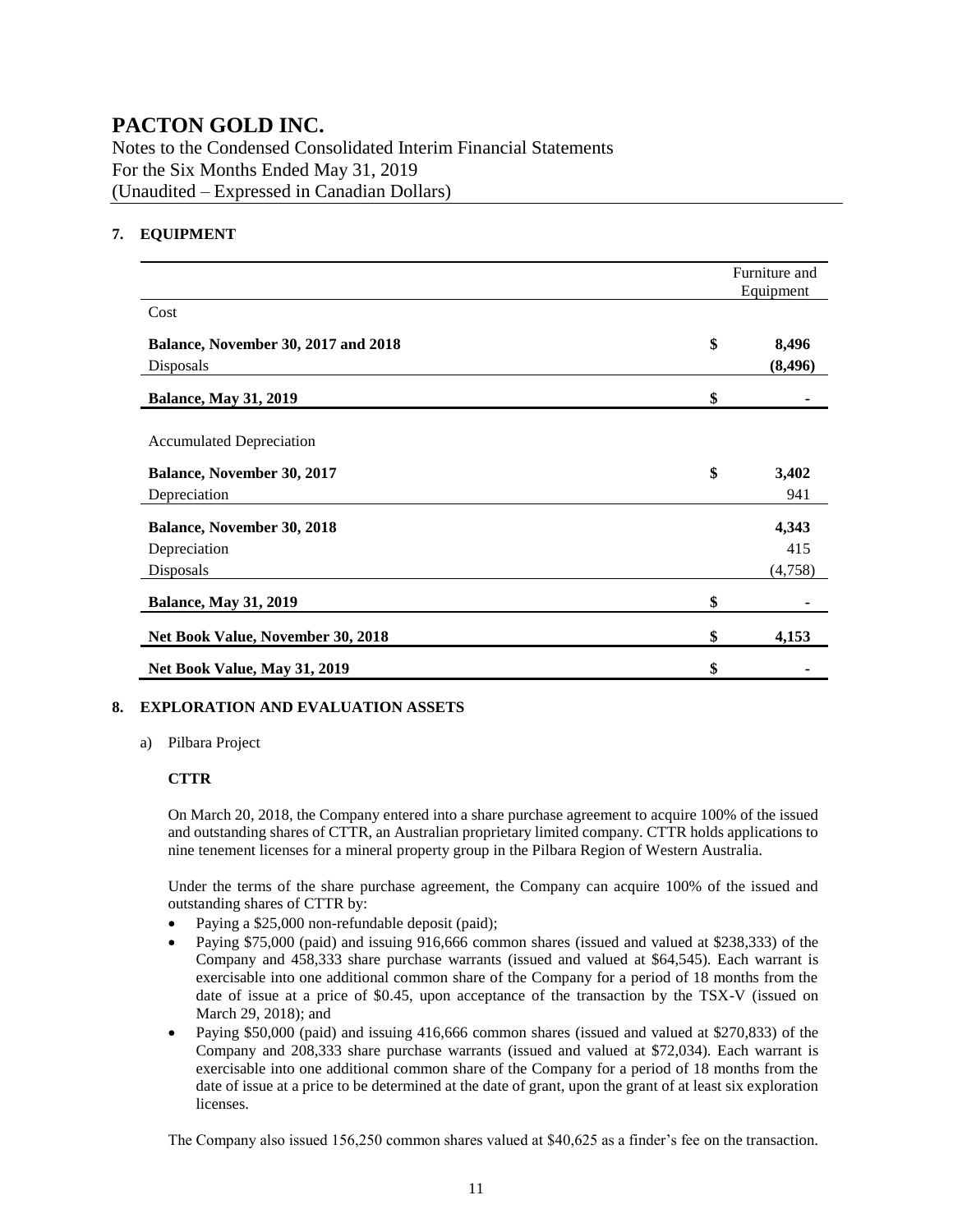Notes to the Condensed Consolidated Interim Financial Statements For the Six Months Ended May 31, 2019 (Unaudited – Expressed in Canadian Dollars)

#### **8. EXPLORATION AND EVALUATION ASSETS** (Continued)

#### a) Pilbara Project (continued)

The acquisition of CTTR has been accounted for as an acquisition of assets and liabilities, as CTTR does not meet the definition of a business under IFRS 3. The acquisition of the net assets of CTTR was recorded at the fair value of the consideration transferred of \$836,370, as detailed above. The net assets acquired consisted entirely of exploration and evaluation assets.

#### **Arrow Pilbara**

On May 11, 2018, the Company entered into a share purchase and option agreement whereby the Company could earn up to an 80% interest in Arrow Pilbara, an Australian proprietary limited exploration company. Arrow Pilbara holds two granted tenement licenses and two applications for licenses in the Pilbara Region of Western Australia.

Under the terms of the agreement, the Company was required to make cash payments and issue common shares and common share purchase warrants of the Company to acquire a 51% interest in Arrow Pilbara as follows:

• Issue 1,086,957 common shares (issued and valued at \$695,652) and 1,086,957 common share purchase warrants (issued and valued at \$583,761) exercisable into one share at \$0.35 for three years and pay \$500,000 (paid \$300,000), with remaining due upon grant of application).

To acquire a further 29% interest in Arrow Pilbara, the Company was required to:

- Pay \$250,000 or an equivalent number of common shares based on the five-day trailing volumeweighted average price at the time of issue, subject to a floor price of no lower than \$0.19 per common share; and
- Fund exploration expenditures up to a maximum of \$500,000.

The vendor retains a right to explore for, mine and extract lithium, caesium and tantalum from the property.

A discovery bonus of \$500,000 cash is payable if the Company reports a National Instrument ("NI") 43-101-defined "measured mineral resource" or "inferred mineral resource" of at least 100,000 ounces of gold on the property.

The Company also issued 227,941 common shares valued at \$58,125 as a finder's fee on the transaction.

The acquisition of 51% of Arrow Pilbara has been accounted for as an acquisition of assets and liabilities, as Arrow Pilbara does not meet the definition of a business under IFRS 3. The acquisition of the net assets of Arrow Pilbara was recorded at the fair value of the consideration transferred of \$1,637,538, as detailed above. The net assets acquired were as follows:

| <b>Net Assets Acquired</b>                                    |   |                          |
|---------------------------------------------------------------|---|--------------------------|
| Exploration and evaluation assets<br>Non-controlling interest | S | 3,210,860<br>(1,573,322) |
|                                                               | S | 1,637,538                |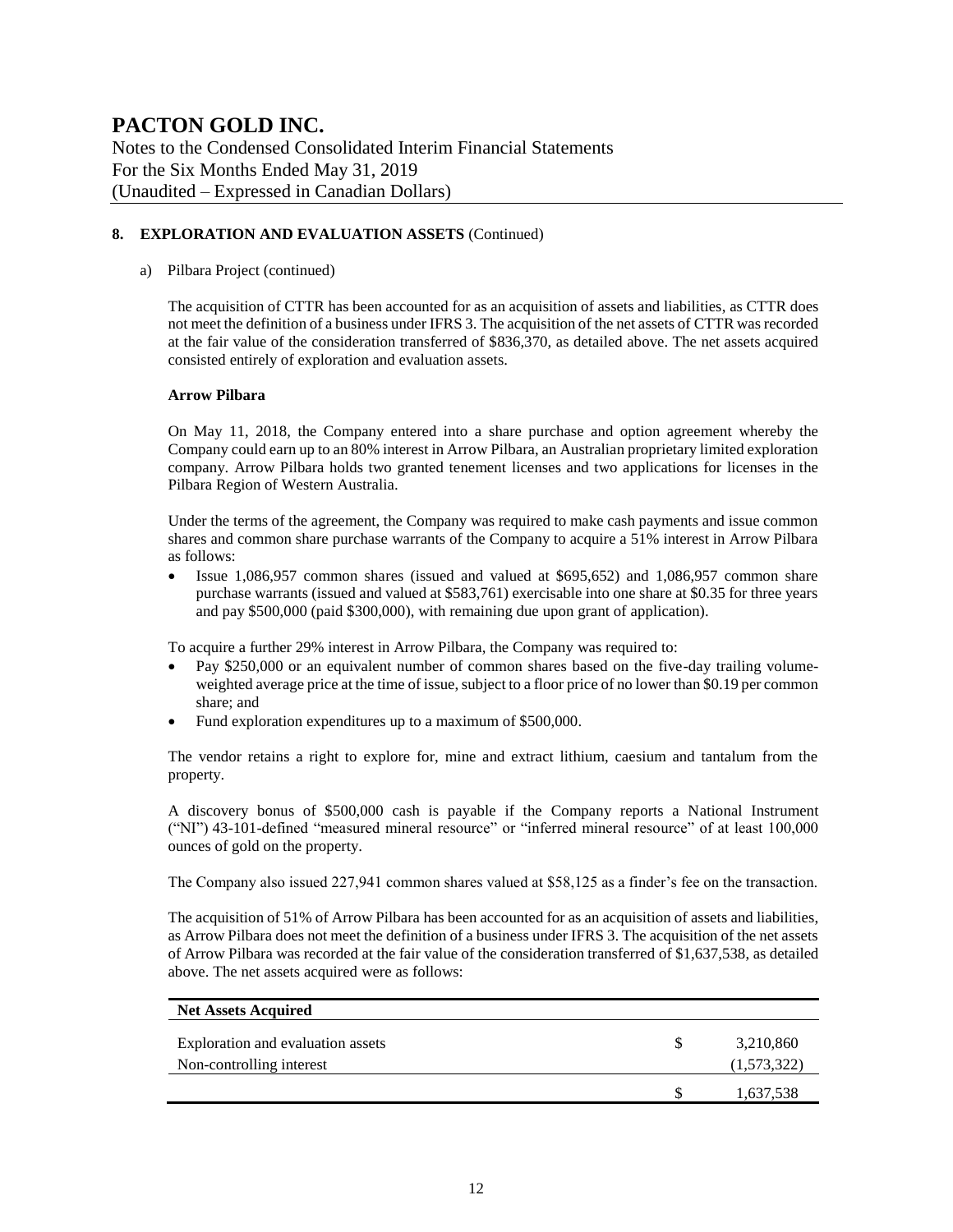Notes to the Condensed Consolidated Interim Financial Statements For the Six Months Ended May 31, 2019 (Unaudited – Expressed in Canadian Dollars)

#### **8. EXPLORATION AND EVALUATION ASSETS** (Continued)

#### a) Pilbara Project (continued)

On August 20, 2018, the Company entered into a share purchase agreement to acquire the remaining ownership interest in Arrow Pilbara. Under the terms of the agreement, the Company will acquire the remaining 49% ownership interest in Arrow Pilbara that it does not already own by paying \$1,000,000 (paid) and issuing 2,000,000 common shares (issued and valued at \$820,000).

The purchase of the remaining 49% interest was accounted for as follows:

| <b>Acquisition of 49% Interest</b>      |     |             |
|-----------------------------------------|-----|-------------|
| Additional consideration paid           | \$. | 1,820,000   |
| Elimination of non-controlling interest |     | (1,573,322) |
| Loss on acquisition                     |     | 246,678     |

#### **Drummond East**

On August 15, 2018, the Company entered into a share purchase agreement to acquire a 100% interest in Drummond East, an arm's length Australian exploration company wholly owned by Impact Minerals Ltd. ("Impact"). Drummond East holds seven granted tenement licenses in the Pilbara Region of Western Australia.

Under the terms of the agreement, the Company paid Impact a total of \$350,000 and issued to Impact 2,125,000 common shares of the Company valued at \$860,625.

In addition, the Company will pay a bonus to Impact of \$500,000 if the Company publishes measured, indicated or inferred gold resources of more than 250,000 ounces on the property. The Company will grant Impact a 2% net smelter royalty ("NSR") in respect of the property on standard industry terms to be agreed between the parties. The parties agree that the Company shall, at all times, retain an exclusive and unlimited right to purchase 50% of the NSR back from Impact for \$500,000.

The Company paid a finder's fee of 291,875 common shares (issued and valued at \$145,938).

The acquisition of Drummond East has been accounted for as an acquisition of assets and liabilities, as Drummond East does not meet the definition of a business under IFRS 3. The acquisition of the net assets of Drummond East was recorded at the fair value of the consideration transferred of \$1,356,563, as detailed above. The net assets acquired consisted entirely of exploration and evaluation assets.

#### **Friendly Creek**

On August 11, 2018, the Company entered into a tenement sale agreement to acquire 100% of the Friendly Creek exploration license and mining leases in the Pilbara Region of Western Australia.

Under the terms of the agreement, the Company will purchase a 100% interest in Friendly Creek by paying the vendors a total of \$25,000 (paid and included in long-term deposits) and issuing to the vendors 2,500,000 common shares of the Company (issued on March 15, 2019 and valued at \$562,500).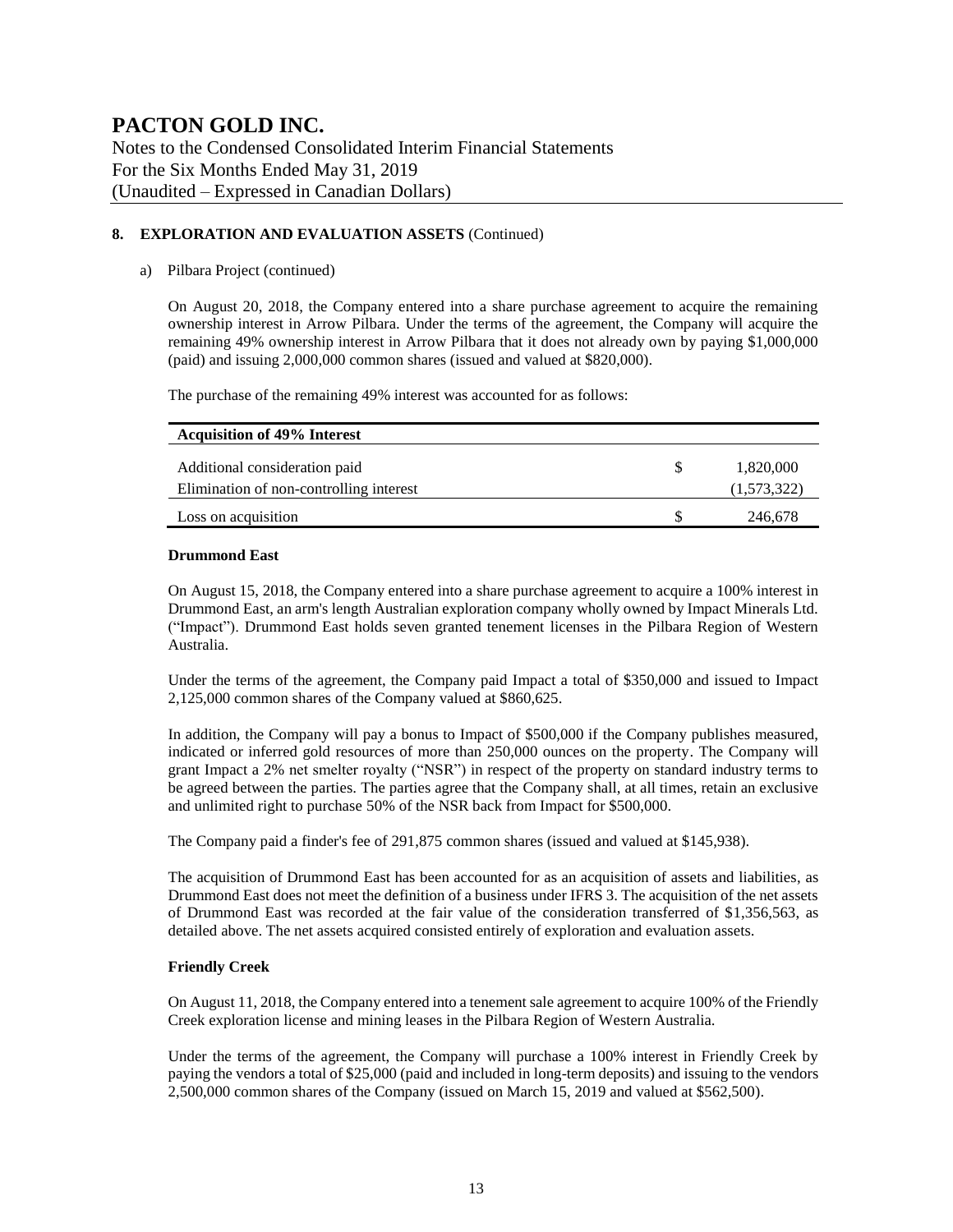Notes to the Condensed Consolidated Interim Financial Statements For the Six Months Ended May 31, 2019 (Unaudited – Expressed in Canadian Dollars)

#### **8. EXPLORATION AND EVALUATION ASSETS** (Continued)

#### a) Pilbara Project (continued)

#### **Yandicoogina and Boodalyerrie**

On September 25, 2018, the Company entered into a tenement sale agreement to acquire 100% of both the Yandicoogina and Boodalyerrie exploration licenses and mining leases from Gardner Mining Pty. Ltd. ("Gardner Mining"), an Australian proprietary limited exploration company.

Under the terms of the agreement, the Company will purchase a 100% ownership interest in projects by paying Gardner Mining \$25,000 (paid and included in long-term deposits) and issuing to Gardner Mining 3,000,000 common shares of the Company (issued on March 8, 2019 and valued at \$720,000).

#### **Golden Palms Project**

On November 5, 2018, the Company entered into a tenement sale agreement to acquire the Golden Palms tenement license in Western Australia.

Under the terms of the agreement, Pacton can purchase 100% of the property by paying a total of \$100,000 (\$75,000 paid) and issuing 400,000 common shares on completion of the transaction.

#### **Hong Kong Project**

On November 23, 2018, the Company entered into a tenement sale agreement to acquire a 70% interest in the Hong Kong project from Clancy Exploration Ltd. ("Clancy"), an Australian Securities Exchangelisted exploration company.

Under the terms of the agreement, the Company can purchase a 70% interest in the Hong Kong project by paying Clancy \$175,000 (paid) and issuing to Clancy 3,780,613 common shares of the Company (issued on December 10, 2018 and valued at \$1,323,215). In addition, the Company issued 300,000 common shares valued at \$82,500 as a finder's fee on the project and paid a \$25,000 deposit included in exploration and evaluation assets.

Upon completion of the acquisition, the Company and Clancy will enter into a joint venture, with Pacton acting as operator of the Hong Kong project. A minimum of AUD \$520,000 must be spent by the Company within two years of completion of the transaction. Clancy will be free carried with respect to expenditures until a decision to mine is made unanimously by both parties.

#### **Keras Project**

On October 18, 2018, the Company entered into a grant of gold rights agreement to acquire the conglomerate gold rights of Calidus Resources Ltd. ("Calidus") in both the Marble Bar sub basin and the northeast Pilbara sub basin of Western Australia's Pilbara craton.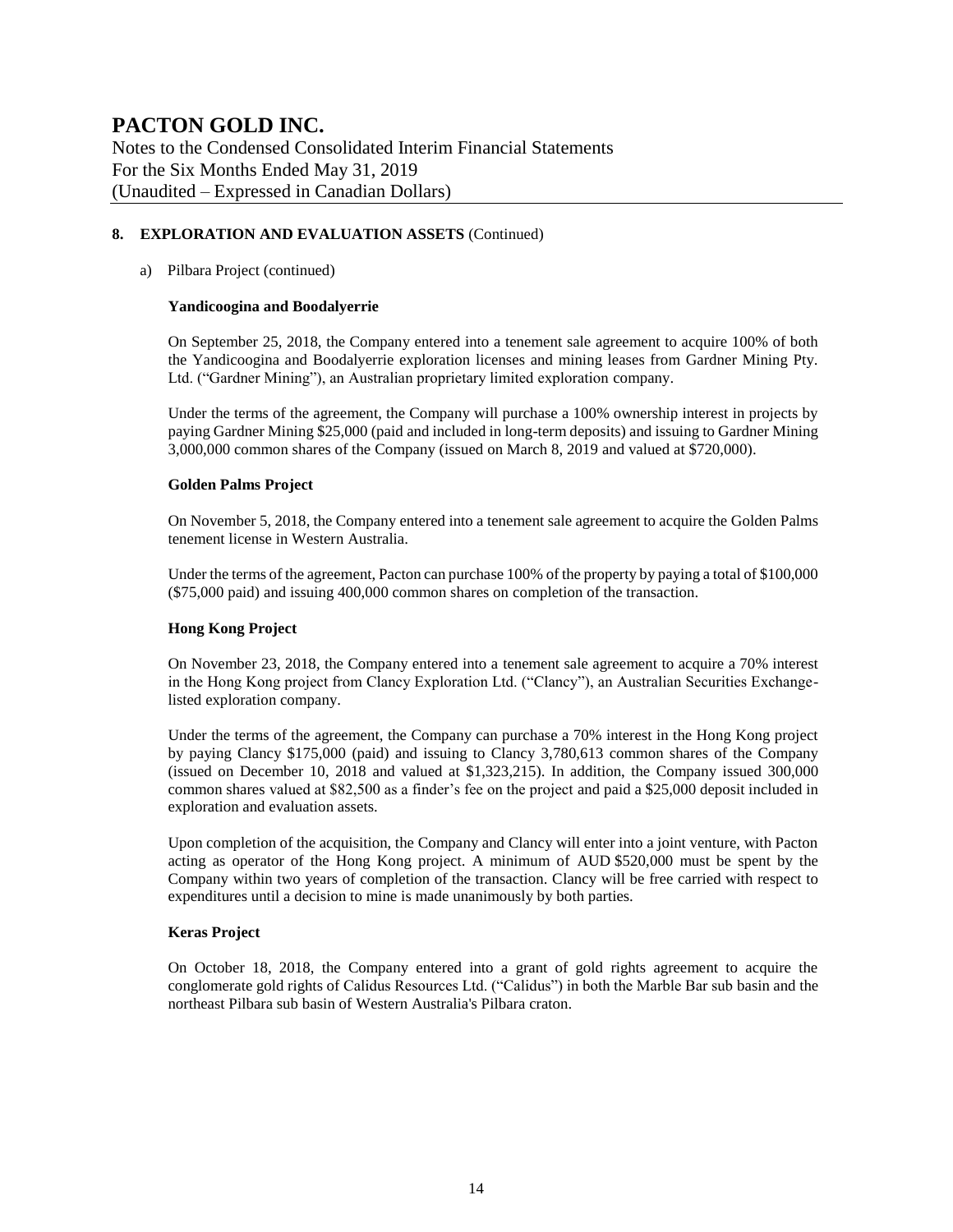Notes to the Condensed Consolidated Interim Financial Statements For the Six Months Ended May 31, 2019 (Unaudited – Expressed in Canadian Dollars)

#### **8. EXPLORATION AND EVALUATION ASSETS** (Continued)

#### a) Pilbara Project (continued)

Under the terms of the agreement, the Company will acquire the gold rights by issuing Calidus or its nominees 7,000,000 common shares of the Company (issued on December 5, 2018 and valued at \$1,925,000). The agreement includes a right to deferred compensation whereby Calidus may receive up to 3,000,000 additional common shares of the Company on October 18, 2019 based on the 30-day volume weighted average price of the Company's common shares on the date of such issuance. A minimum of AUD \$55,000 must be spent by the Company on each anniversary of the completion of the transaction. In addition, the Company paid a \$10,000 deposit included in exploration and evaluation assets.

#### **Tardarinna Project**

On March 22, 2019, the Company entered into a tenement sale agreement to acquire the Tardarinna tenement license in Western Australia.

Under the terms of the agreement, the Company can earn a 100% interest in the property by issuing 1,250,000 common shares on completion of the transaction.

b) Red Lake Project

On May 10, 2017, the Company entered into an option agreement to earn a 100% interest in 34 mineral claims and two mineral patents in the Red Lake Mining District, located in Ontario. Under the terms of the agreement, the Company was required to make cash payments of \$300,000 and issue 4,200,000 common shares of the Company over a period of four years. Of that, 1,200,000 common shares of the Company were issued (valued at \$168,000) and \$75,000 was paid.

The vendor retained a NSR varying from 0.25% to 2.25%, of which one-half could be repurchased by the Company, at a rate of \$250,000 per 0.25%.

On April 18, 2018, the Company provided notice of termination on the option agreement to the vendor. During the year ended November 30, 2018, the Company recorded an impairment of exploration and evaluation assets of \$243,000 as a result of the termination.

On May 23, 2017, the Company entered into an option agreement to earn a 100% interest in 14 mineral claims in the Red Lake Mining District, located in Ontario. Under the terms of the agreement, the Company must make cash payments and issue common shares of the Company as follows:

- Issue 300,000 common shares of the Company (issued and valued at \$42,000) and pay \$16,000 (paid) within five days of approval by the TSX-V, which was received on May 26, 2017;
- Pay  $$12,000$  on or before May 26, 2018 (paid);
- Pay \$16,000 on or before May 26, 2019 (paid); and
- Pay \$26,000 on or before May 26, 2020.

The claims are subject to an underlying 2% NSR.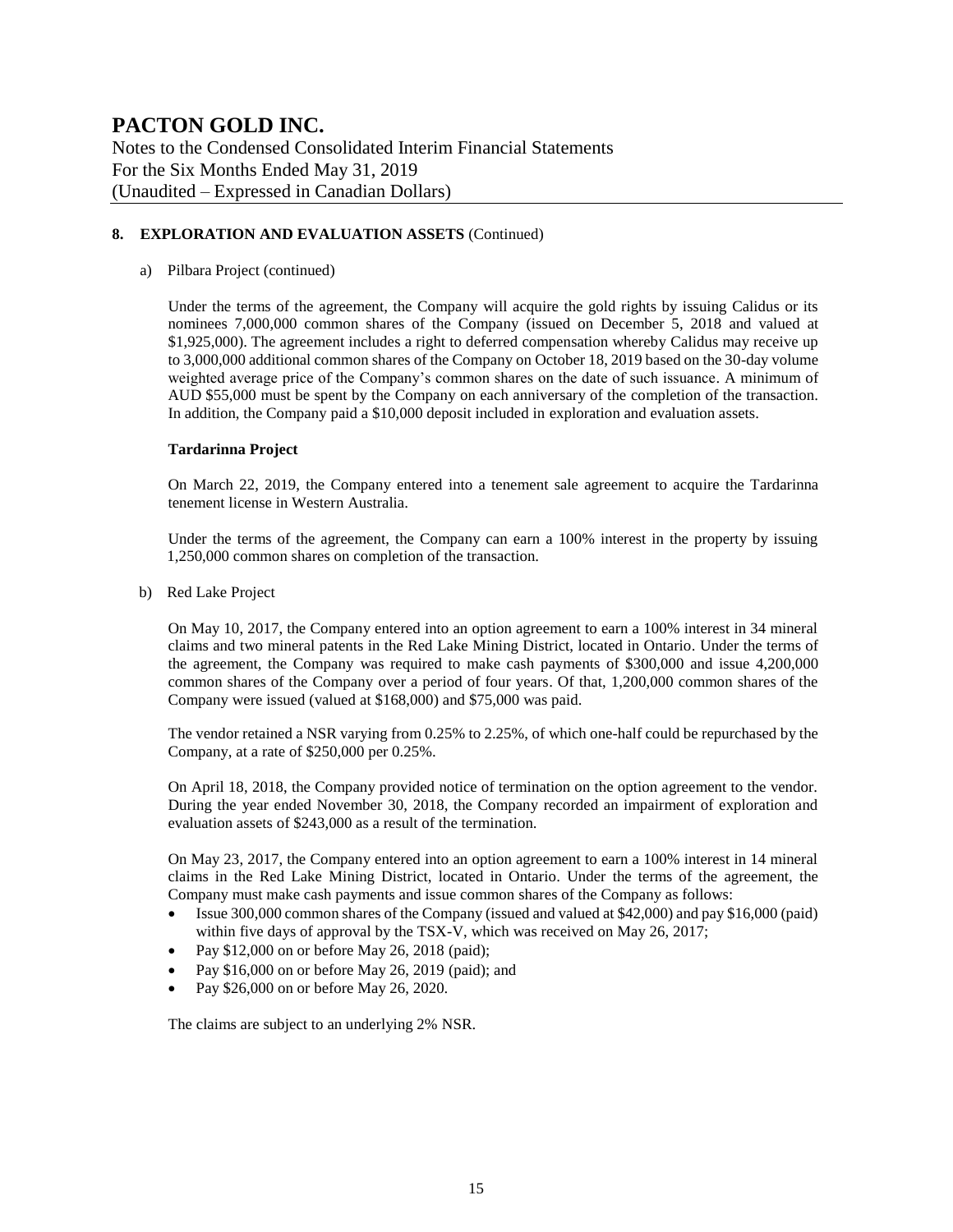Notes to the Condensed Consolidated Interim Financial Statements For the Six Months Ended May 31, 2019 (Unaudited – Expressed in Canadian Dollars)

#### **8. EXPLORATION AND EVALUATION ASSETS** (Continued)

b) Red Lake Project (continued)

On May 23, 2017, and as amended November 23, 2017, June 14, 2018 and May 25, 2019, the Company entered into an additional option agreement to earn a 100% interest in 30 additional mineral claims in the Red Lake Mining District, located in Ontario. Under the terms of the agreement, the Company must make cash payments and issue common shares of the Company as follows:

- Issue 2,500,000 common shares of the Company (issued and valued at \$350,000) within five days of approval by the TSX-V, which was received on May 26, 2017;
- Pay \$20,000 on or before June 30, 2018 (paid);
- Pay \$80,000 on or before January 31, 2019 (paid); and
- Pay \$150,000 on or before June 30, 2019 (paid \$14,000).

The vendors retain a 2.5% NSR, of which two-fifths (1%) can be repurchased by the Company for \$1,500,000. On October 25, 2018, one of the vendors became a director of the Company.

On November 1, 2018, the Company entered into an option agreement to earn a 100% interest in 12 mineral claims in the Red Lake Mining District, located in Ontario. Under the terms of the agreement, the Company must make cash payments and issue common shares of the Company as follows:

- Pay \$15,000 on or before November 6, 2018 (paid);
- Pay \$15,000 (paid) and issue 100,000 common shares of the Company (issued and valued at \$25,500) within five days of approval by the TSX-V, which was received November 19, 2018;
- Pay \$40,000 and issue 75,000 common shares of the Company on or before November 19, 2019; and
- Pay \$40,000 and issue 75,000 common shares of the Company on or before November 19, 2020.

The vendors retain a NSR that ranges from 0.25% to 2.25%, of which one-half can be repurchased by the Company for \$250,000.

On January 29, 2019, the Company entered into an agreement to acquire a 100% interest in additional mineral claims in the Red Lake Mining District, located in Ontario. The Company issued 192,310 common shares on February 6, 2019 valued at \$48,077. The claims are subject to a NSR ranging from 0.25% to 2.25%, of which a portion can be repurchased by the Company for \$250,000.

On February 12, 2019, the Company entered into an agreement to acquire a 100% interest in additional mineral claims in the Red Lake Mining District, located in Ontario. The Company paid \$15,000 and on February 28, 2019 issued 75,000 common shares valued at \$19,125. The claims are subject to a 2% NSR, of which one-half can be repurchased by the Company for \$200,000.

On February 20, 2019, the Company entered into an option agreement to acquire a 100% interest in additional mineral claims in the Red Lake Mining District, located in Ontario. Under the terms of the agreement, the Company must make cash payments and issue common shares of the Company as follows:

- Pay up to \$30,000 on behalf of the vendor for exploration expenditures;
- Issue 125,000 common shares of the Company within five days of approval by the TSX-V, which was received March 5, 2019 (issued on March 6, 2019 and valued at \$31,250);
- Pay \$50,000 and issue 100,000 common shares of the Company on or before March 5, 2020; and
- Pay \$50,000 and issue 125,000 common shares of the Company on or before March 5, 2021.

The claims are subject to a 0.25% to 1.75% NSR, of which a portion can be repurchased by the Company at a rate of \$250,000 for each 0.25% portion that is repurchased.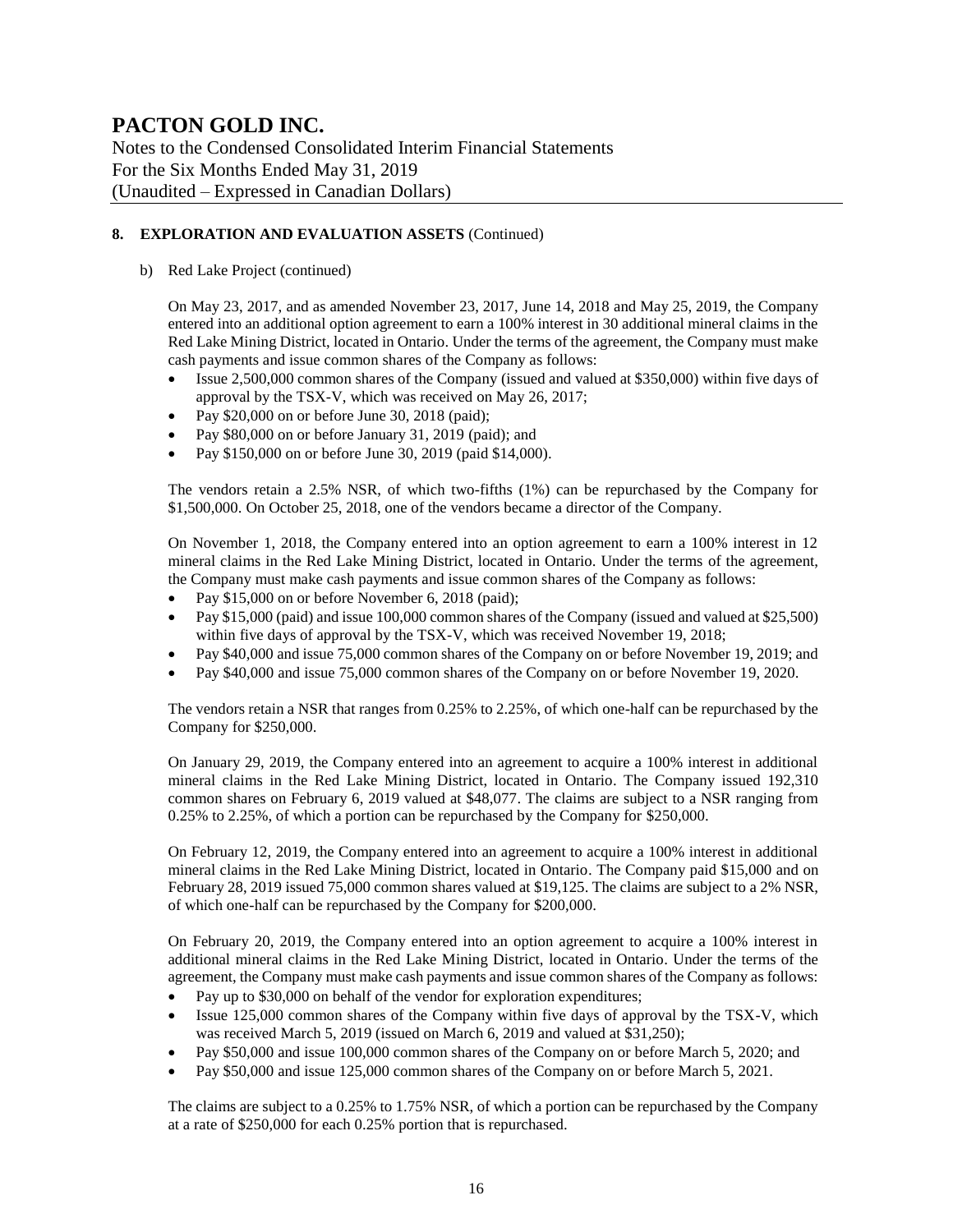Notes to the Condensed Consolidated Interim Financial Statements For the Six Months Ended May 31, 2019 (Unaudited – Expressed in Canadian Dollars)

#### **8. EXPLORATION AND EVALUATION ASSETS** (Continued)

#### b) Red Lake Project (continued)

On March 13, 2019, the Company entered into an option agreement to acquire a 100% interest in additional mineral claims in the Red Lake Mining District, located in Ontario. Under the terms of the agreement, the Company must make cash payments and issue common shares of the Company as follows:

- Pay up to \$40,000 on behalf of the vendor for exploration expenditures;
- Issue 100,000 common shares of the Company within five days of approval by the TSX-V, which was received March 21, 2019 (issued on March 22, 2019 and valued at \$23,000);
- Pay \$50,000 and issue 100,000 common shares of the Company on or before March 21, 2020; and
- Pay \$50,000 and issue 125,000 common shares of the Company on or before March 21, 2021.

The claims are subject to a 2.5% NSR, of which one-half can be repurchased by the Company for \$2,000,000.

On April 23, 2019, the Company entered into an option agreement to acquire a 100% interest in additional mineral claims in the Red Lake Mining District, located in Ontario. Under the terms of the agreement, the Company must make cash payments and issue common shares of the Company as follows:

- Pay \$30,000 (paid) and issue 100,000 common shares of the Company (issued on May 6, 2019 and valued at \$16,500) within five days of approval by the TSX-V, which was received May 6, 2019;
- Pay \$30,000 and issue 150,000 common shares of the Company on or before May 6, 2020 and
- Pay \$30,000 on or before May 6, 2021.
- c) Tully West Gold Property

On January 16, 2017, the Company entered into an option agreement to earn a 100% interest in the Tully West Gold Property, located in Ontario. On January 18, 2018, certain terms were amended. Under the terms of the amended agreement, the Company must make cash payments and issue common shares of the Company as follows:

- Issue 1,300,000 common shares of the Company (issued on January 25, 2017 and valued at \$117,000) and pay \$25,000 (paid) within five days of approval by the TSX-V, which was received January 25, 2017;
- Issue 1,300,000 common shares of the Company on or before January 25, 2018 (issued on January 25, 2018 and valued at \$390,000);
- Pay \$80,000 on or before February 15, 2018 (paid); and
- Issue 1,300,000 common shares of the Company (issued on July 24, 2018 and valued at \$793,000) and pay \$110,000 (paid) on or before January 25, 2019.

The Company completed an equity financing for gross proceeds in excess of \$1,000,000 (excluding flowthrough proceeds), so the January 25, 2019 common share and cash payments were accelerated.

On December 12, 2018, the agreement was amended to extend the exploration expenditure deadlines. The Company was required to pay an additional \$10,000 on or before January 12, 2019 (paid).

The Company must now incur exploration expenditures as follows:

- \$250,000 on or before January 16, 2018 (incurred);
- An additional \$500,000 on or before January 25, 2020; and
- An additional \$500,000 on or before January 25, 2021.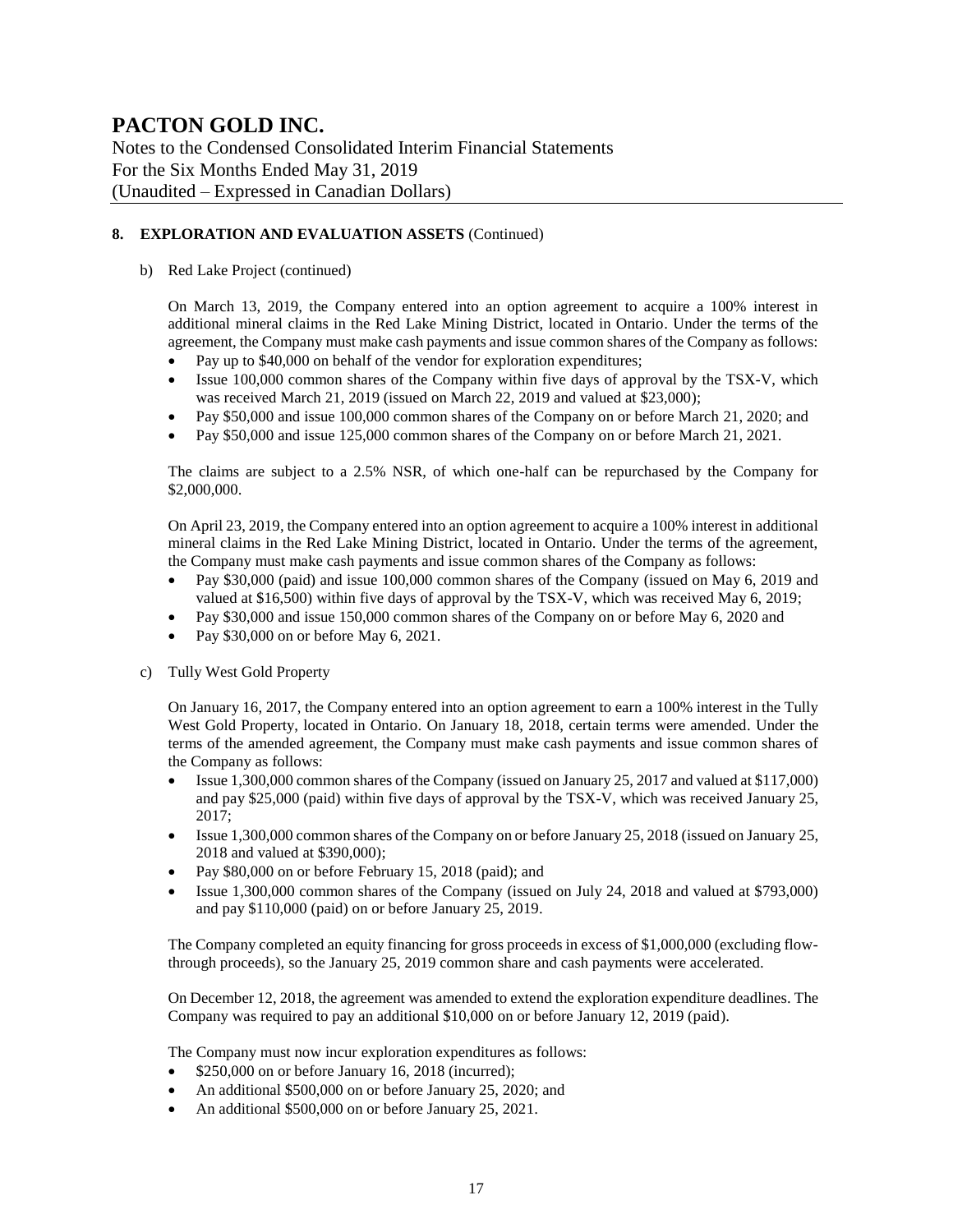Notes to the Condensed Consolidated Interim Financial Statements For the Six Months Ended May 31, 2019 (Unaudited – Expressed in Canadian Dollars)

#### **8. EXPLORATION AND EVALUATION ASSETS** (Continued)

c) Tully West Gold Property (continued)

The vendors retain a 2.5% NSR, of which two-fifths (1%) can be repurchased by the Company for an aggregate \$1,000,000.

d) Lincoln Property

On April 21, 2016, and as amended June 15, 2016, the Company entered into an option agreement to acquire a 100% interest in the Lincoln Property, a lithium project in Nevada. Consideration for the option is as follows:

- Issue 1,500,000 common shares to the optionor upon acceptance of the transaction by the TSX-V (issued on July 4, 2016 and valued at \$195,000); and
- Cash payment of \$50,000 within five days of acceptance by the TSX-V (paid).

At November 30, 2016, the Company determined that the value of the property was impaired. The property was written down to \$100,000. On January 1, 2017, and as amended on July 11, 2017 and March 14, 2018, the Company reached an agreement to sell the property for \$100,000. The sale price was amended to \$40,000 on May 29, 2018 and payment was received. The remaining balance of \$60,000 was written off and included in impairment of exploration and evaluation assets.

e) Carpenter Lake

On May 28, 2013, the Company entered into an agreement to acquire a 100% interest in 34 mineral claims located in the Athabasca Basin Region of northern Saskatchewan. Consideration for the acquisition was the issuance of 200,000 common shares (issued and valued at \$380,000). The Company paid a finder's fee of 10,000 common shares (issued and valued at \$19,000).

The property was subject to a 5% NSR. The NSR could be reduced to a minimum of 2% at the option of either the vendors or the Company in exchange for the issuance of 100,000 common shares for each percentage point bought back (the "Royalty Buyback").

Pursuant to an amending agreement dated June 21, 2013, the Company agreed to file a NI 43-101 Report on or before July 1, 2014 as a condition for approval from the TSX-V to exercise the Royalty Buyback. Failure to receive approval would give the vendors of the property the right to purchase the property for the sum of \$200,000 commencing July 1, 2014 for a period of 180 days.

On January 13, 2014, the Company granted an option to Alpha Exploration Inc. (TSX-V: AEX) ("Alpha") to earn a 60% interest in the Company's Clearwater/Carpenter Lake Property. Under the terms of the agreement, Alpha was required to make cash and share payments as follows:

- Cash payment of \$12,500 upon approval of the agreement by the TSX-V (received);
- Issuance of 100,000 common shares within 10 days of approval by the TSX-V (received and valued at \$59,000);
- Cash payment of a total of \$37,500 and issuance of a total of 300,000 common shares over a threeyear period ending on the third anniversary of approval by the TSX-V; and
- 1,250,000 in exploration expenditures on the property over a three-year period ending on the third anniversary of approval by the TSX-V.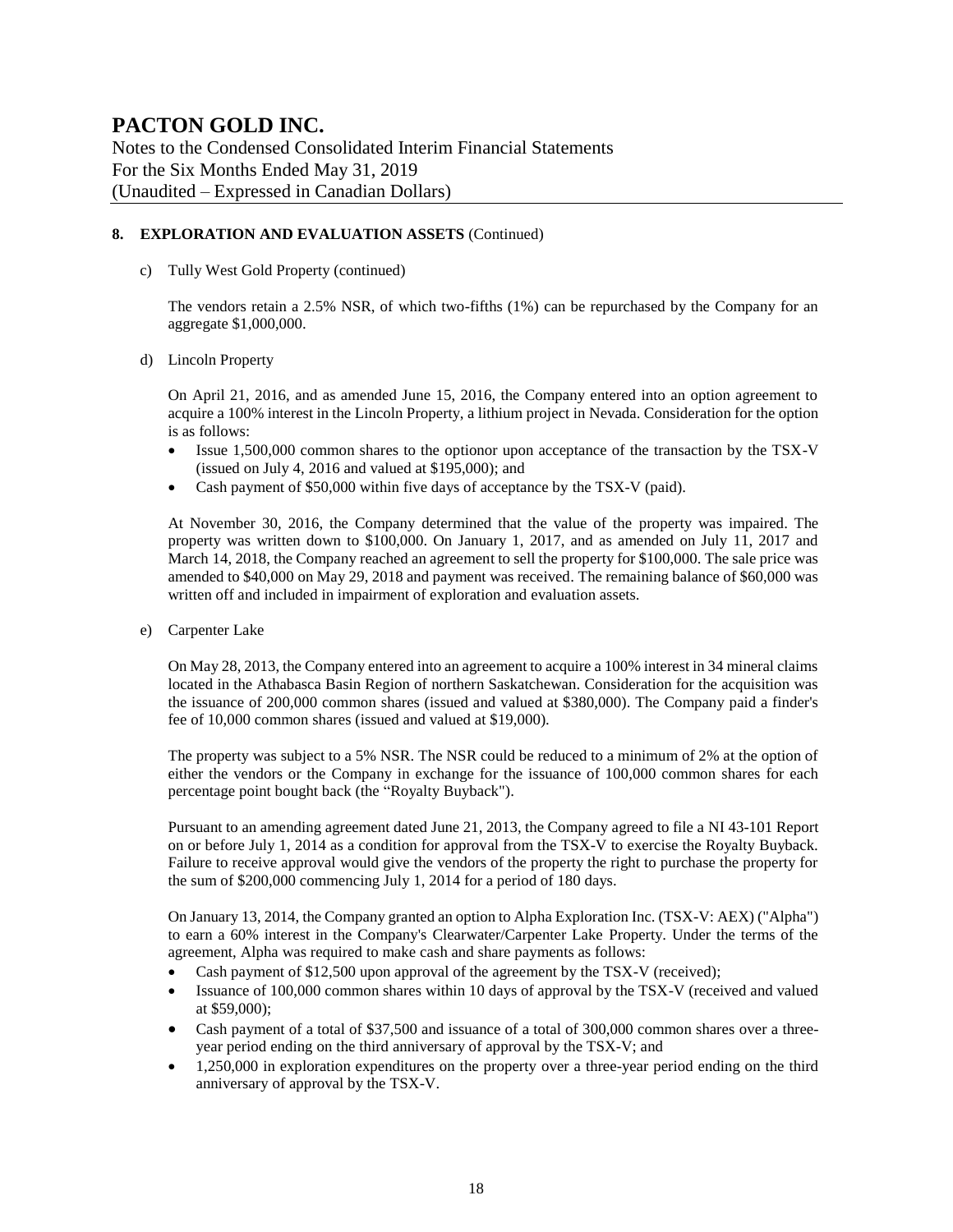Notes to the Condensed Consolidated Interim Financial Statements For the Six Months Ended May 31, 2019 (Unaudited – Expressed in Canadian Dollars)

#### **8. EXPLORATION AND EVALUATION ASSETS** (Continued)

#### e) Carpenter Lake (continued)

On November 6, 2014, Alpha provided the Company with its Notice of Exercise on the option to earn a 60% interest in the Clearwater/Carpenter Lake Property. The Company received the \$37,500 in cash payments due from the first through third anniversaries and the 300,000 common shares (valued at \$27,000). A joint venture was formed between Alpha (60%) and Pacton (40%) for the further development of the property, with Alpha serving as the operator.

The property was then subject to a 2% NSR, which was owed to the original vendors (the "Underlying NSR"). The Underlying NSR rate was reduced from 5% to 2% by Pacton through the issuance of 300,000 common shares of the Company on October 27, 2014 (valued at \$90,000).

At November 30, 2016, the property was written down to \$226,000. At November 30, 2018, the property was written off and included in impairment of exploration and evaluation assets.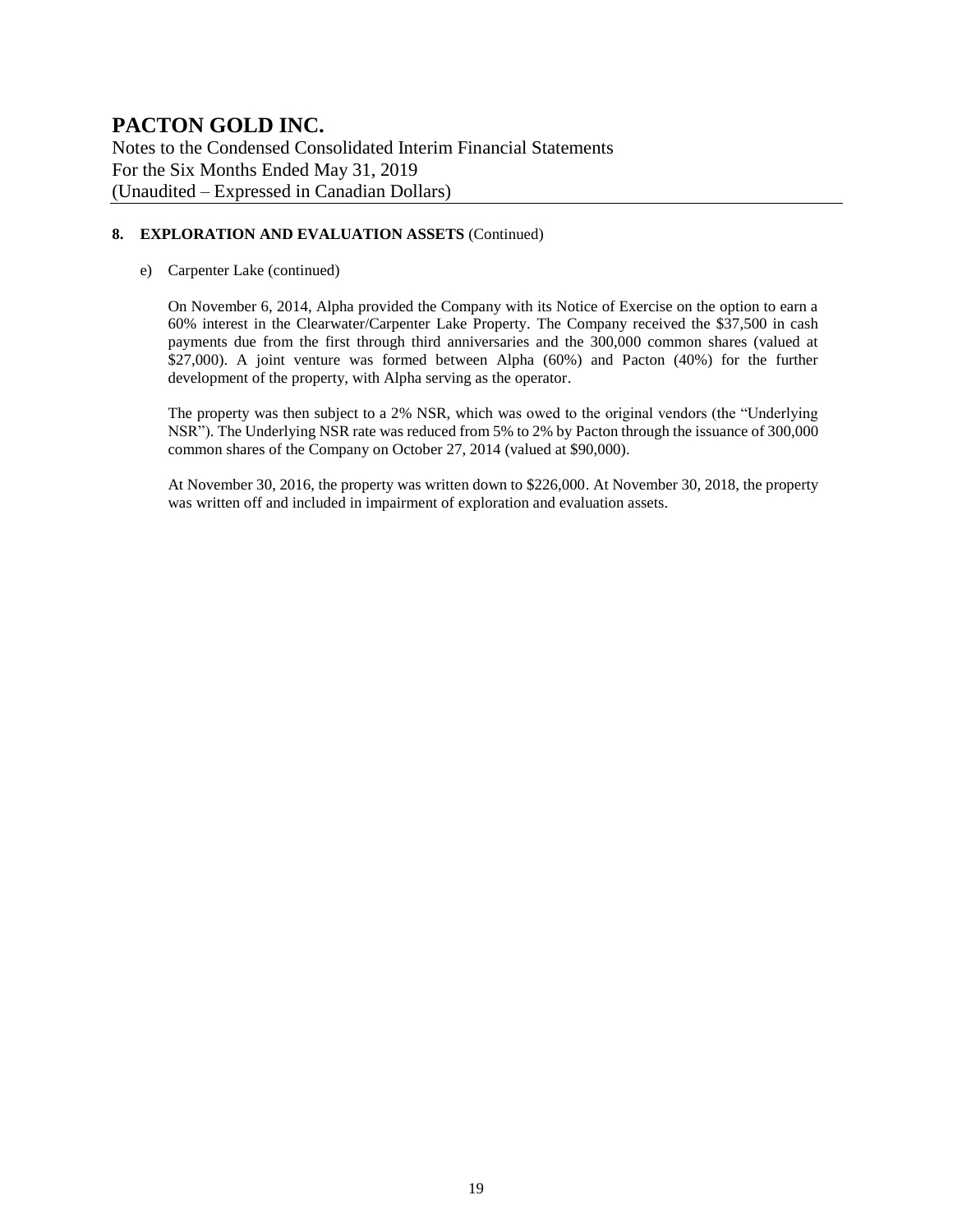Notes to the Condensed Consolidated Interim Financial Statements For the Six Months Ended May 31, 2019 (Unaudited – Expressed in Canadian Dollars)

#### **8. EXPLORATION AND EVALUATION ASSETS** (Continued)

|                                   | Pilbara              | <b>Red Lake</b> | <b>Tully West</b> |    | Lincoln  | <b>Carpenter Lake</b>    | <b>Total</b>     |
|-----------------------------------|----------------------|-----------------|-------------------|----|----------|--------------------------|------------------|
| Balance, November 30, 2017        | \$<br>$\blacksquare$ | \$<br>777,813   | \$<br>505,893     | \$ | 100,000  | \$<br>226,000            | \$<br>1,609,706  |
| <b>Property Acquisition Costs</b> |                      |                 |                   |    |          |                          |                  |
| Acquisition and option payments   | 5,453,793            | 72,500          | 1,373,000         |    | (40,000) |                          | 6,859,293        |
| Claim costs                       |                      |                 | 312               |    |          |                          | 312              |
| Currency translation difference   | 35,600               |                 |                   |    |          |                          | 35,600           |
| <b>Total Acquisition Costs</b>    | 5,489,393            | 72,500          | 1,373,312         |    | (40,000) | $\sim$                   | 6,895,205        |
| <b>Property Exploration Costs</b> |                      |                 |                   |    |          |                          |                  |
| Camp and other                    | 120,910              |                 |                   |    |          |                          | 120,910          |
| Geological                        | 175,835              | 68,750          | 5,750             |    |          |                          | 250,335          |
| Travel                            | 13,266               |                 |                   |    |          | $\overline{\phantom{a}}$ | 13,266           |
| <b>Total Exploration Costs</b>    | 310,011              | 68,750          | 5,750             |    |          |                          | 384,511          |
| Impairment                        |                      | (243,000)       |                   |    | (60,000) | (226,000)                | (529,000)        |
| <b>Balance, November 30, 2018</b> | 5,799,404            | 676,063         | 1,884,955         |    |          | $\blacksquare$           | 8,360,422        |
| <b>Property Acquisition Costs</b> |                      |                 |                   |    |          |                          |                  |
| Acquisition and option payments   | 4,898,215            | 447,493         | 10,000            |    |          |                          | 5,355,708        |
| Claim costs                       |                      |                 | 261               |    |          |                          | 261              |
| Currency translation difference   | (35,600)             |                 |                   |    |          |                          | (35,600)         |
| <b>Total Acquisition Costs</b>    | 4,862,615            | 447,493         | 10,261            |    |          | $\sim$                   | 5,320,369        |
| <b>Property Exploration Costs</b> |                      |                 |                   |    |          |                          |                  |
| Assays                            | 35,546               |                 | 11,469            |    |          |                          | 47,015           |
| Camp and other                    | 53,625               | 26,100          |                   |    |          |                          | 79,725           |
| <b>Drilling</b>                   |                      |                 | 289,051           |    |          |                          | 289,051          |
| Geological                        | 183,530              | 172,839         |                   |    |          |                          | 356,369          |
| Geophysics                        | 51,665               | 221,334         |                   |    |          |                          | 272,999          |
| Travel                            | 13,154               | 320             |                   |    |          |                          | 13,474           |
| Currency translation difference   | (10,788)             |                 |                   |    |          |                          | (10,788)         |
| <b>Total Exploration Costs</b>    | 326,732              | 420,593         | 300,520           |    |          |                          | 1,047,845        |
| <b>Balance, May 31, 2019</b>      | \$<br>10,988,751     | \$<br>1,544,149 | \$<br>2,195,736   | \$ |          | \$                       | \$<br>14,728,636 |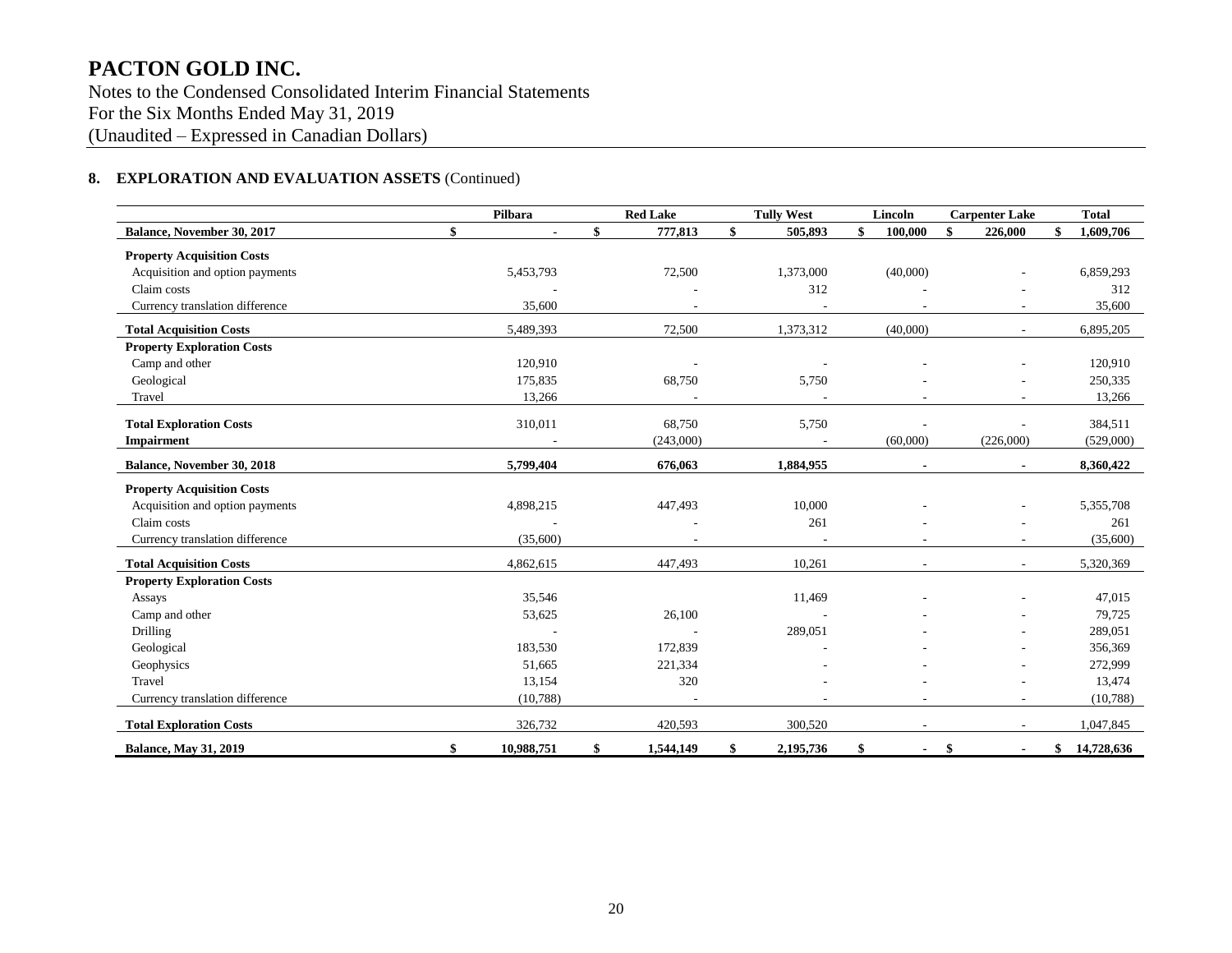#### **9. OTHER LIABILITIES**

|                                                                      |          | May 31, 2019 |       | November 30,<br>2018 |
|----------------------------------------------------------------------|----------|--------------|-------|----------------------|
| Balance, beginning of period                                         | <b>S</b> |              | $-$ S | -                    |
| Liability incurred on flow-through shares issued December 20, 2018   | 264,666  |              |       |                      |
| Settlement of flow-through share liability by incurring expenditures |          | (59, 862)    |       | -                    |
| Balance, end of period                                               |          | 204.804      |       |                      |

On December 14, 2018, the Company issued 5,881,470 flow-through shares at a price of \$0.35 per share. The premium paid by investors was calculated as \$0.045 per share. Accordingly, \$264,666 was recorded as other liabilities.

At May 31, 2019, the Company had a remaining commitment to incur exploration expenditures of \$1,592,920 (November 30, 2018 - \$nil) in relation to its December 2018 flow-through share financing.

During the six months ended May 31, 2019, the Company incurred \$nil (2018 - \$580) for Part XII.6 tax and other provincial taxes in relation to its December 2016 flow-through share financings.

#### **10. CAPITAL STOCK**

a) Authorized

Unlimited number of common voting shares without par value

b) Issued

#### **During the six months ended May 31, 2019**

On December 5, 2018, the Company issued 7,000,000 common shares valued at \$1,925,000 for the Pilbara Project (note 8(a) – Keras Project).

On December 10, 2018, the Company issued 3,780,613 common shares valued at \$1,323,215 for the Pilbara Project (note 8(a) – Hong Kong Project). The Company also issued 300,000 common shares valued at \$82,500 as a finder's fee on the transaction.

On December 14, 2018, the Company closed a flow-through private placement for gross proceeds of \$2,058,515. The Company issued 5,881,470 units at a price of \$0.35 per share. The Company incurred share issue costs of \$11,043. The premium paid by investors on the flow-through shares was calculated as \$0.045 per share. Accordingly, \$264,666 was recorded as other liabilities.

On February 6, 2019, the Company issued 192,310 common shares valued at \$48,077 for the Red Lake Property (note 8(b)).

On February 28, 2019, the Company issued 75,000 common shares valued at \$19,125 for the Red Lake Property (note 8(b)).

On March 6, 2019, the Company issued 125,000 common shares valued at \$31,250 for the Red Lake Property (note 8(b)).

On March 8, 2019, the Company issued 3,000,000 common shares valued at \$720,000 for the Pilbara Project (note 8(a) – Yandicoogina and Boodalyerrie).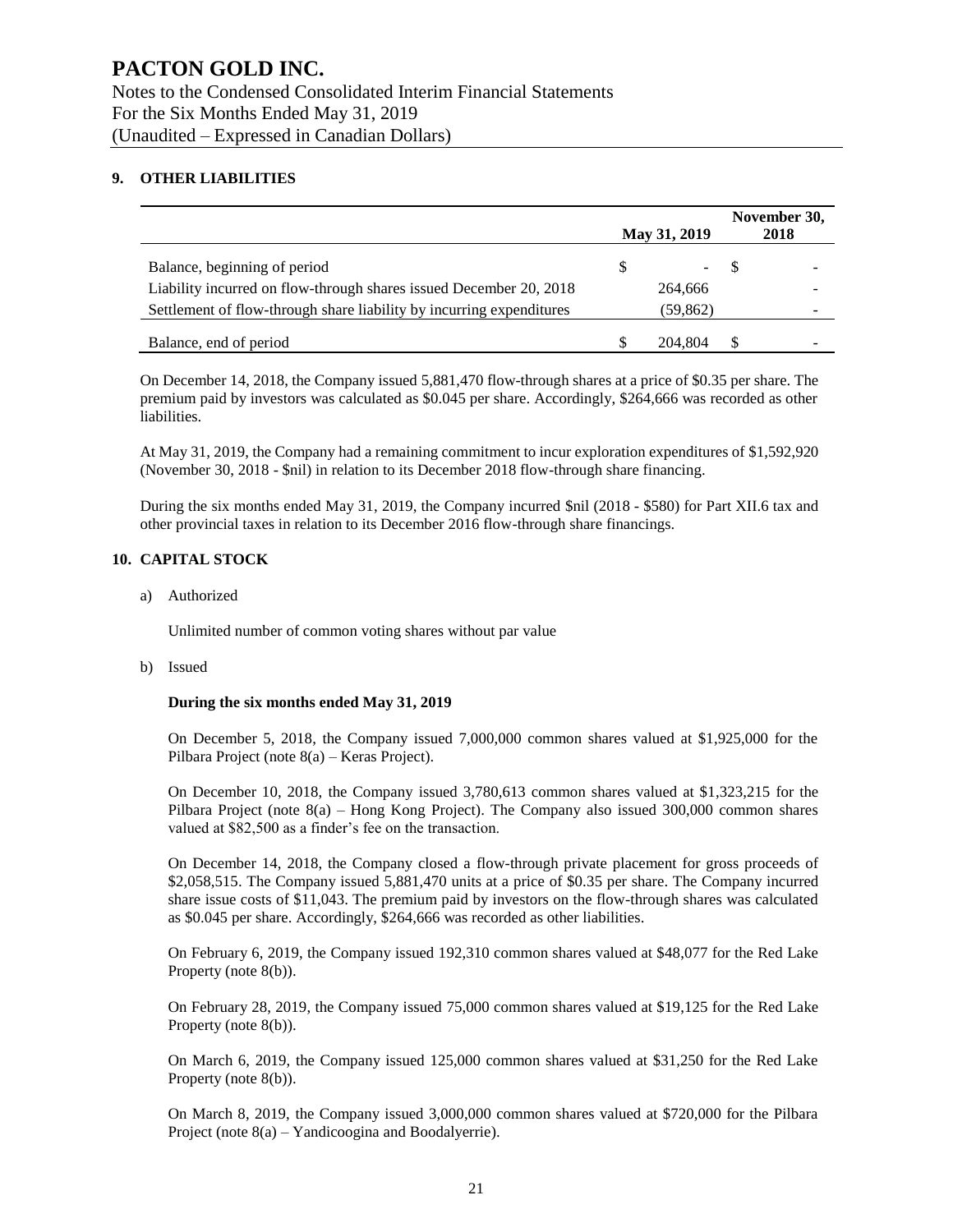b) Issued (continued)

On March 15, 2019, the Company issued 2,500,000 common shares valued at \$562,500 for the Pilbara Project (note 8(a) – Friendly Creek).

On March 22, 2019, the Company issued 100,000 common shares valued at \$23,000 for the Red Lake Property (note 8(b)).

On May 6, 2019, the Company issued 100,000 common shares valued at \$16,500 for the Red Lake Property (note 8(b)).

During the six months ended May 31, 2019, the Company received share subscriptions of \$115,500 in relation to a private placement that closed subsequent to May 31, 2019 (note 14(a)).

#### **During the year ended November 30, 2018**

On January 25, 2018, the Company issued 1,300,000 common shares valued at \$390,000 for the Tully West Gold Property (note 8(c)).

On March 29, 2018, the Company issued 916,666 common shares valued at \$238,333 for the Pilbara Project (note 8(a) – CTTR). The Company also issued 156,250 common shares valued at \$40,625 as a finder's fee on the transaction.

On March 21, 2018, the Company issued 1,833,333 common shares valued at \$540,833 of the Company to a vendor of the Company to settle accounts payable of \$550,000. The Company recorded a gain on settlement of accounts payable of \$9,167.

On May 9, 2018, the Company closed a private placement for gross proceeds of \$5,550,500. The Company issued 24,132,609 units at a price of \$0.23 per unit. Each unit consists of one common share and one share purchase warrant. Each warrant entitles the holder to acquire one common share at a price of \$0.35 for a period of three years from the date of issuance. The Company paid finders' fees of \$331,346 and issued 1,096,056 agent warrants with a value of \$295,568 (note 10(d)). In addition, the Company incurred share issue costs of \$28,777.

On May 22, 2018, the Company issued 1,086,957 common shares valued at \$695,652 for the Pilbara Project (note 8(a) – Arrow Pilbara). The Company also issued 227,941 common shares valued at \$58,125 as a finder's fee on the transaction.

On July 24, 2018, the Company issued 1,300,000 common shares valued at \$793,000 for the Tully West Gold Property (note 8(c)).

On August 8, 2018, the Company issued 416,666 common shares valued at \$270,833 for the Pilbara Project (note 8(a) - CTTR).

On September 10, 2018, the Company issued 2,125,000 common shares valued at \$860,625 for the Pilbara Project (note 8(a) – Drummond East).

On September 26, 2018, the Company issued 2,000,000 common shares valued at \$820,000 for the Pilbara Project (note 8(a) - Arrow Pilbara).

On October 3, 2018, the Company issued 291,875 common shares valued at \$145,938 as a finder's fee for the Pilbara Project (note 8(a) – Drummond East).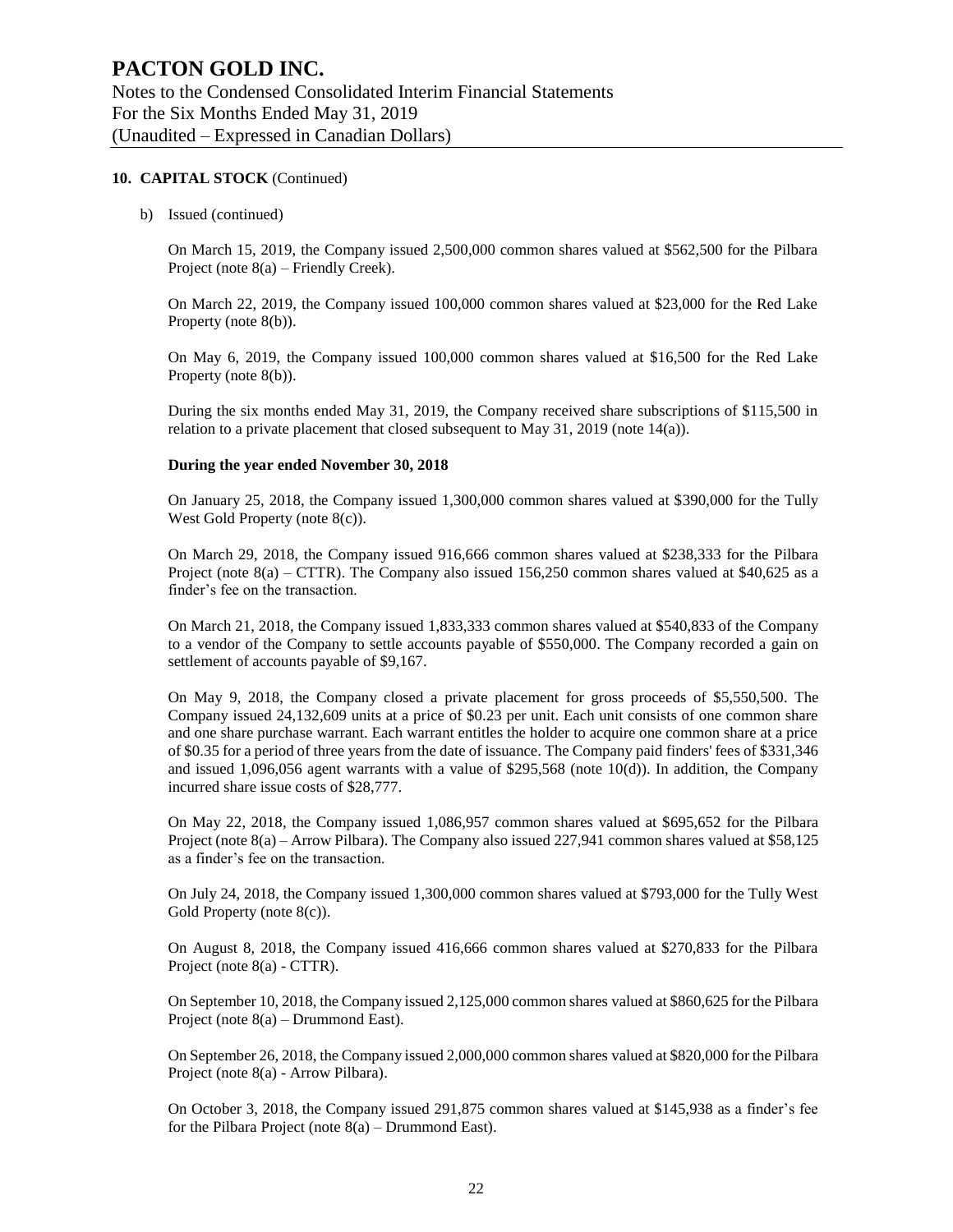b) Issued (continued)

On November 27, 2018, the Company issued 100,000 shares valued at \$25,500 for the Red Lake Project  $(note 8(b)).$ 

The Company received \$634,200 on the exercise of 5,427,000 stock options. The Company transferred \$401,990, the value of the stock options, from the share-based payment reserve to capital stock upon exercise of the options. The average share price was \$0.53 when the stock options were exercised.

The Company received \$1,325,420 on the exercise of 5,393,333 warrants. There was no value of the warrants transferred from the share-based payment reserve to capital stock upon exercise of the warrants.

The Company received \$25,179 on the exercise of 209,827 agent warrants. The Company transferred \$25,988, the value of the agent warrants, from the share-based payment reserve to capital stock upon exercise of the agent warrants.

c) Warrants

Warrant transactions and the number of warrants outstanding are summarized as follows:

|                                  |            | <b>Six Months Ended</b><br>May 31, 2019 | <b>Year Ended</b><br><b>November 30, 2018</b> |                       |  |
|----------------------------------|------------|-----------------------------------------|-----------------------------------------------|-----------------------|--|
|                                  |            | Weighted                                |                                               | Weighted              |  |
|                                  | Number of  | Average                                 | Number of                                     | Average               |  |
|                                  | Warrants   | <b>Exercise Price</b>                   | Warrants                                      | <b>Exercise Price</b> |  |
| Outstanding, beginning of period | 25,604,232 | \$0.36                                  | 5,411,333                                     | \$0.24                |  |
| Issued                           |            |                                         | 25,886,232                                    | \$0.36                |  |
| Exercised                        |            | $\overline{\phantom{0}}$                | (5,393,333)                                   | \$0.25                |  |
| Expired                          |            |                                         | (300,000)                                     | \$0.24                |  |
| Outstanding, end of period       | 25,604,232 | \$0.36                                  | 25,604,232                                    | \$0.36                |  |

The following warrants were outstanding and exercisable:

|                    | Weighted Average<br><b>Remaining Contractual</b> |                       |              |
|--------------------|--------------------------------------------------|-----------------------|--------------|
| <b>Expiry Date</b> | Life in Years                                    | <b>Exercise Price</b> | May 31, 2019 |
| September 29, 2019 | 0.33                                             | \$ 0.45               | 458,333      |
| February 8, 2020   | 0.69                                             | \$0.97                | 208,333      |
| May 9, 2021        | 1.94                                             | \$0.35                | 23,850,609   |
| May 22, 2021       | 1.98                                             | \$0.35                | 1,086,957    |
|                    | 1.90                                             |                       | 25,604,232   |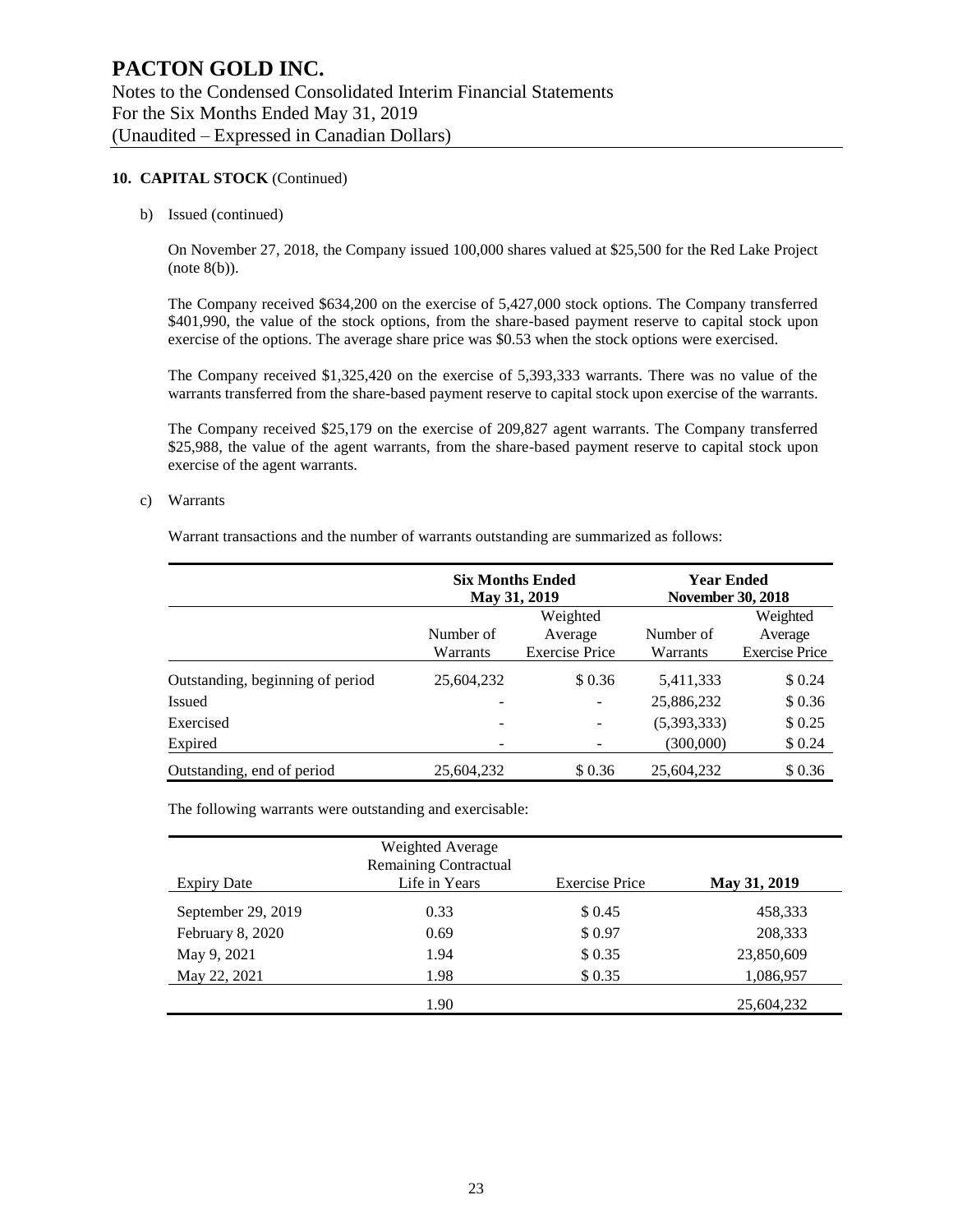#### d) Agent warrants

Agent warrant transactions and the number of agent warrants outstanding are summarized as follows:

|                                  |                       | <b>Six Months Ended</b><br>May 31, 2019      | <b>Year Ended</b><br><b>November 30, 2018</b> |                                              |  |
|----------------------------------|-----------------------|----------------------------------------------|-----------------------------------------------|----------------------------------------------|--|
|                                  | Number of<br>Warrants | Weighted<br>Average<br><b>Exercise Price</b> | Number of<br>Warrants                         | Weighted<br>Average<br><b>Exercise Price</b> |  |
| Outstanding, beginning of period | 1,447,956             | \$0.35                                       | 221,227                                       | \$0.12                                       |  |
| <b>Issued</b>                    |                       |                                              | 1,447,956                                     | \$0.35                                       |  |
| Exercised                        | -                     |                                              | (209, 827)                                    | \$0.12                                       |  |
| Expired                          |                       |                                              | (11,400)                                      | \$0.12                                       |  |
| Outstanding, end of period       | 1,447,956             | \$0.35                                       | 1.447.956                                     | \$0.35                                       |  |

The following agent warrants were outstanding and exercisable:

|             | Weighted Average                              |                       |              |
|-------------|-----------------------------------------------|-----------------------|--------------|
| Expiry Date | <b>Remaining Contractual</b><br>Life in Years | <b>Exercise Price</b> | May 31, 2019 |
| May 9, 2021 | 1.94                                          | \$ 0.35               | 1.447.956    |

The Company applies the fair value method using the Black-Scholes option pricing model in accounting for its agent warrants granted. There were no agent warrants granted during the six months ended May 31, 2019. Included in consulting fees during the year ended November 30, 2018 was \$80,937 in relation to 351,900 agent warrants issued for advisory fees on the same terms as the agent warrants issued on the May 9, 2018 private placement.

The fair value of each agent warrant issued was calculated using the following weighted average assumptions:

|                                        | <b>Six Months Ended</b><br>May 31, 2019 | <b>Year Ended</b><br><b>November 30, 2018</b> |
|----------------------------------------|-----------------------------------------|-----------------------------------------------|
| Expected life (years)                  | N/A                                     | 3.00                                          |
| Risk-free interest rate                | N/A                                     | 1.95%                                         |
| Annualized volatility                  | N/A                                     | 130%                                          |
| Dividend yield                         | N/A                                     | N/A                                           |
| Stock price at issue date              | N/A                                     | \$0.35                                        |
| Exercise price                         | N/A                                     | \$0.35                                        |
| Weighted average issue date fair value | N/A                                     | \$0.26                                        |

Option pricing models require the input of highly subjective assumptions regarding volatility. The Company has used historical volatility to estimate the volatility of the share price.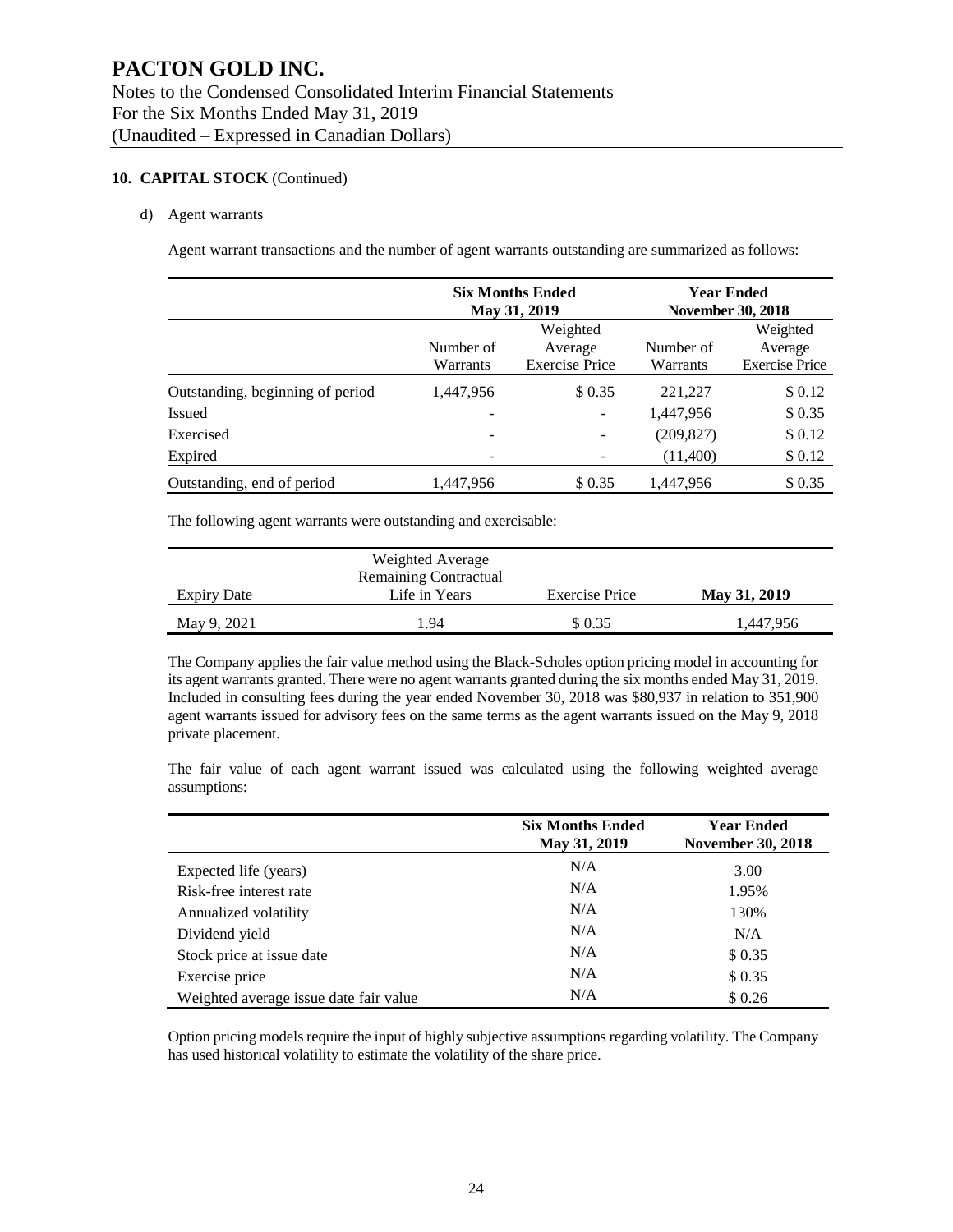#### e) Stock options

The Company has a stock option plan to grant incentive stock options to directors, officers, employees and consultants. Under the plan, the aggregate number of common shares that may be subject to option at any one time may not exceed 10% of the issued common shares of the Company as of that date, including options granted prior to the adoption of the plan. Options granted may not exceed a term of 10 years, and the term will be reduced to one year following the date of death of the optionee. All options vest when granted unless otherwise specified by the Board of Directors.

Stock option transactions and the number of stock options outstanding are summarized as follows:

|                                  | <b>Six Months Ended</b><br>May 31, 2019 |          | <b>Year Ended</b><br><b>November 30, 2018</b> |          |  |
|----------------------------------|-----------------------------------------|----------|-----------------------------------------------|----------|--|
|                                  |                                         | Weighted |                                               | Weighted |  |
|                                  |                                         |          | Average                                       |          |  |
|                                  | Number of                               | Exercise | Number of                                     | Exercise |  |
|                                  | Options                                 | Price    | Options                                       | Price    |  |
| Outstanding, beginning of period | 6,750,000                               | \$0.43   | 5,377,000                                     | \$0.11   |  |
| Granted                          | 450,000                                 | \$0.21   | 7,350,000                                     | \$0.44   |  |
| Exercised                        |                                         |          | (5,427,000)                                   | \$0.12   |  |
| Expired                          | (1.700.000)                             | \$0.46   | (550,000)                                     | \$0.52   |  |
| Outstanding, end of period       | 5,500,000                               | \$ 0.40  | 6.750,000                                     | \$ 0.43  |  |

The following stock options were outstanding and exercisable at May 31, 2019:

|                    | Weighted Average |                       |             |             |
|--------------------|------------------|-----------------------|-------------|-------------|
|                    | Remaining        |                       |             |             |
|                    | Contractual Life |                       |             |             |
| <b>Expiry Date</b> | in Years         | <b>Exercise Price</b> | Outstanding | Exercisable |
| November 15, 2019  | 0.46             | \$0.22                | 50,000      | 50,000      |
| December $5, 2019$ | 0.52             | \$ 0.24               | 250,000     | 250,000     |
| November 15, 2020  | 1.46             | \$0.22                | 100,000     | 100,000     |
| May 10, 2021       | 1.95             | \$0.35                | 3,125,000   | 3,125,000   |
| May 14, 2021       | 1.96             | \$0.55                | 100,000     | 100,000     |
| July 19, 2021      | 2.14             | \$ 0.55               | 1,425,000   | 1,425,000   |
| July 25, 2021      | 2.15             | \$ 0.57               | 250,000     | 250,000     |
| May 1, 2022        | 2.92             | \$0.17                | 200,000     | 200,000     |
|                    | 1.95             |                       | 5.500,000   | 5,500,000   |

The Company applies the fair value method using the Black-Scholes option pricing model in accounting for its stock options granted. Accordingly, share-based payments of \$60,234 were recognized during the six months ended May 31, 2019 (year ended November 30, 2018 - \$2,654,646).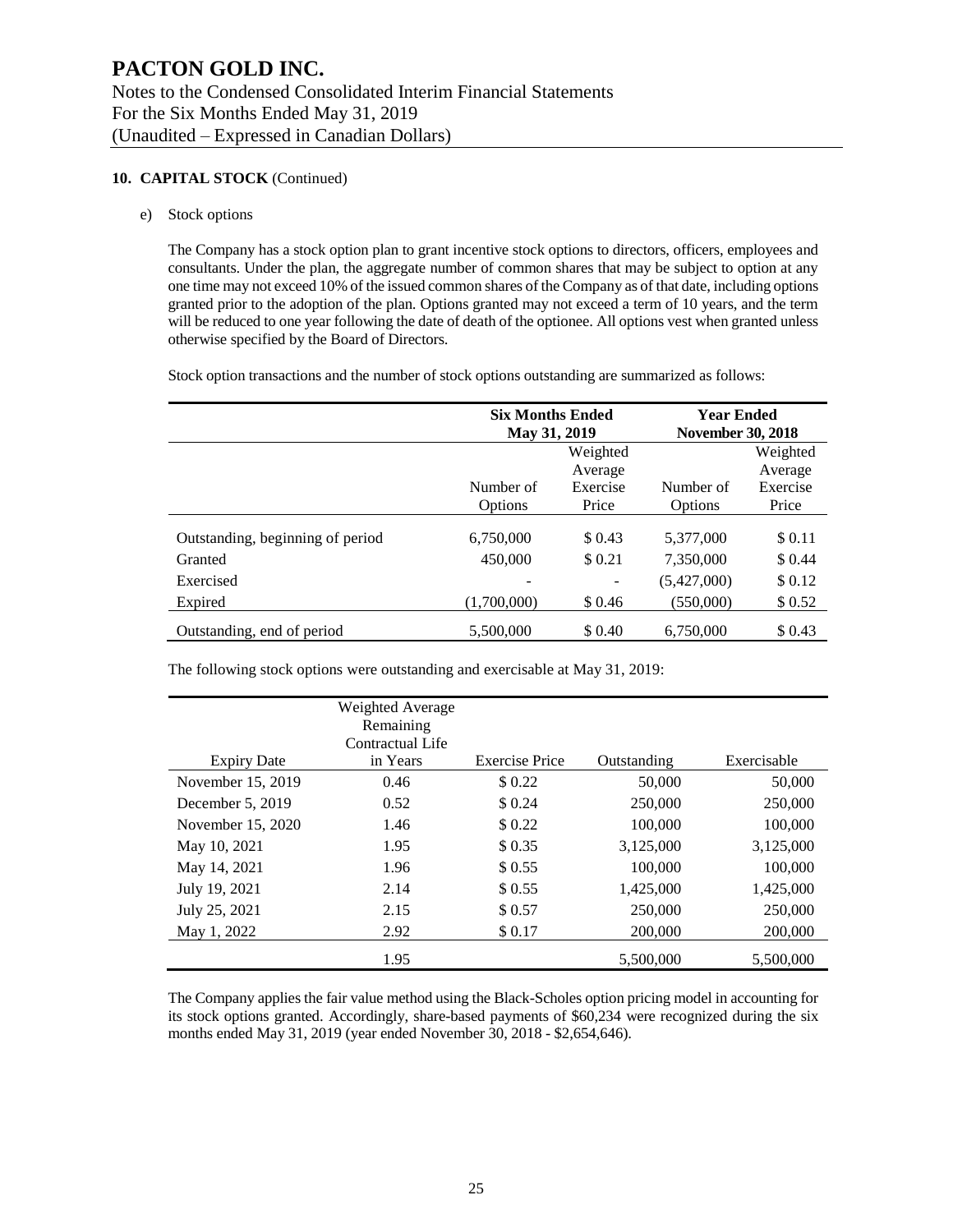#### e) Stock options (continued)

The fair value of each stock option granted was calculated using the following weighted average assumptions:

|                                        | <b>Six Months Ended</b><br>May 31, 2019 | <b>Year Ended</b><br><b>November 30, 2018</b> |
|----------------------------------------|-----------------------------------------|-----------------------------------------------|
| Expected life (years)                  | 1.89                                    | 2.65                                          |
| Risk-free interest rate                | 1.83%                                   | 2.05%                                         |
| Annualized volatility                  | 126%                                    | 143%                                          |
| Dividend yield                         | N/A                                     | N/A                                           |
| Stock price at grant date              | \$0.23                                  | \$0.48                                        |
| Exercise price                         | \$0.21                                  | \$0.44                                        |
| Weighted average grant date fair value | \$0.13                                  | \$0.36                                        |

Option pricing models require the input of highly subjective assumptions regarding volatility. The Company has used historical volatility to estimate the volatility of the share price.

During the six months ended May 31, 2019, the Company transferred \$573,691 from the share-based payments reserve to deficit upon the expiry of 1,700,000 stock options granted to consultants.

During the year ended November 30, 2018, the Company transferred \$174,088 from the share-based payments reserve to deficit upon the expiry of 550,000 stock options granted to consultants.

#### **11. RELATED PARTY TRANSACTIONS**

These amounts of key management compensation are included in the amounts shown on the condensed consolidated interim statements of comprehensive loss:

|                                                     |          | <b>Six Months Ended</b><br>May 31, 2019 | <b>Six Months Ended</b><br>May 31, 2018 |                    |  |
|-----------------------------------------------------|----------|-----------------------------------------|-----------------------------------------|--------------------|--|
| Short-term compensation<br>Share-based compensation | S        | 325,000<br>-                            |                                         | 188,000<br>464.441 |  |
|                                                     | <b>S</b> | 325,000                                 |                                         | 652.441            |  |

During the six months ended May 31, 2019, short-term compensation to related parties consisted of \$60,000 (2018 - \$45,000) in consulting fees, \$90,000 (2018 - \$100,500) in management fees, \$50,000 (2018 - \$42,500) in professional fees and \$125,000 (2018 - \$nil) in geological fees included in evaluation and exploration assets.

Transactions with related parties are included in the amounts shown on the condensed consolidated interim statements of comprehensive loss as follows:

|                                              | <b>Six Months Ended</b><br>May 31, 2019 | <b>Six Months Ended</b><br>May 31, 2018 |        |  |
|----------------------------------------------|-----------------------------------------|-----------------------------------------|--------|--|
| Related company with a common officer (rent) | 19.000                                  |                                         | 18.000 |  |

As at May 31, 2019, the Company has outstanding amounts payable to officers and directors of the Company of \$31,416 (November 30, 2018 - \$15,000) for outstanding fees and expenses. The amounts payable are noninterest-bearing, uncollateralized and repayable on demand.